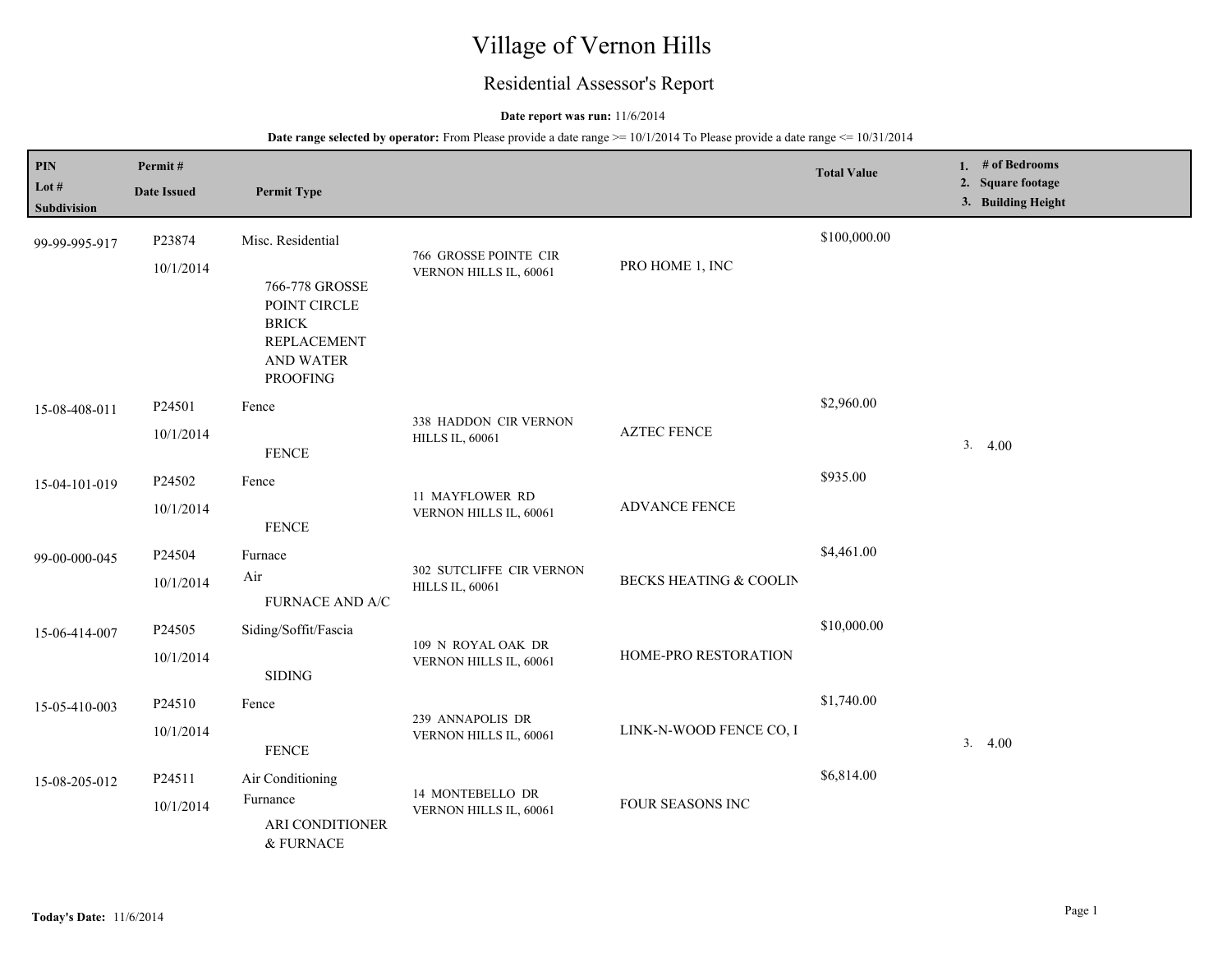### **Date range selected by operator:** From Please provide a date range >= 10/1/2014 To Please provide a date range <= 10/31/2014

| PIN<br>Lot #<br><b>Subdivision</b> | Permit#<br><b>Date Issued</b> | <b>Permit Type</b>                                      |                                                         |                 | <b>Total Value</b> | 1. # of Bedrooms<br>2. Square footage<br>3. Building Height |
|------------------------------------|-------------------------------|---------------------------------------------------------|---------------------------------------------------------|-----------------|--------------------|-------------------------------------------------------------|
| 15-08-402-015                      | P24512<br>10/1/2014           | Siding/Soffit/Fascia<br>SIDING, SOFFIT,<br><b>FACIA</b> | 300 RICHMOND LN VERNON<br><b>HILLS IL, 60061</b>        | <b>RCC PLUS</b> | \$7,000.00         |                                                             |
| 15-06-407-028                      | P24513<br>10/1/2014           | Siding/Soffit/Fascia<br><b>SIDING</b>                   | <b>66 N FIORE PKWY VERNON</b><br><b>HILLS IL, 60061</b> | <b>RCC PLUS</b> | \$5,000.00         |                                                             |
| 15-06-404-033                      | P24514<br>10/1/2014           | Siding/Soffit/Fascia<br>SIDING                          | 143 N SOUTHFIELD DR<br>VERNON HILLS IL, 60061           | <b>RCC PLUS</b> | \$4,000.00         |                                                             |
| 15-06-404-028                      | P24515<br>10/1/2014           | Siding/Soffit/Fascia<br><b>SIDING</b>                   | 163 N SOUTHFIELD DR<br>VERNON HILLS IL, 60061           | <b>RCC PLUS</b> | \$4,000.00         |                                                             |
| 15-06-403-017                      | P24516<br>10/1/2014           | Siding/Soffit/Fascia<br>$\operatorname{SIDING}$         | 1152 W WARREN LN<br>VERNON HILLS IL, 60061              | <b>RCC PLUS</b> | \$5,000.00         |                                                             |
| 15-07-211-018                      | P24517<br>10/1/2014           | Siding/Soffit/Fascia<br><b>SIDING</b>                   | 64 S STERLING HEIGHTS RD<br>VERNON HILLS IL, 60061      | <b>RCC PLUS</b> | \$5,000.00         |                                                             |
| 15-06-404-027                      | P24518<br>10/1/2014           | Siding/Soffit/Fascia<br><b>SIDING</b>                   | 167 N SOUTHFIELD DR<br>VERNON HILLS IL, 60061           | <b>RCC PLUS</b> | \$5,400.00         |                                                             |
| 15-06-403-007                      | P24519<br>10/1/2014           | Siding/Soffit/Fascia<br>SIDING                          | 1091 W DEARBORN LN<br>VERNON HILLS IL, 60061            | <b>RCC PLUS</b> | \$5,100.00         |                                                             |
| 15-07-214-018                      | P24520<br>10/1/2014           | Siding/Soffit/Fascia<br>$\operatorname{SIDING}$         | 134 S FIORE PKWY<br>VERNON HILLS IL, 60061              | <b>RCC PLUS</b> | \$5,200.00         |                                                             |

L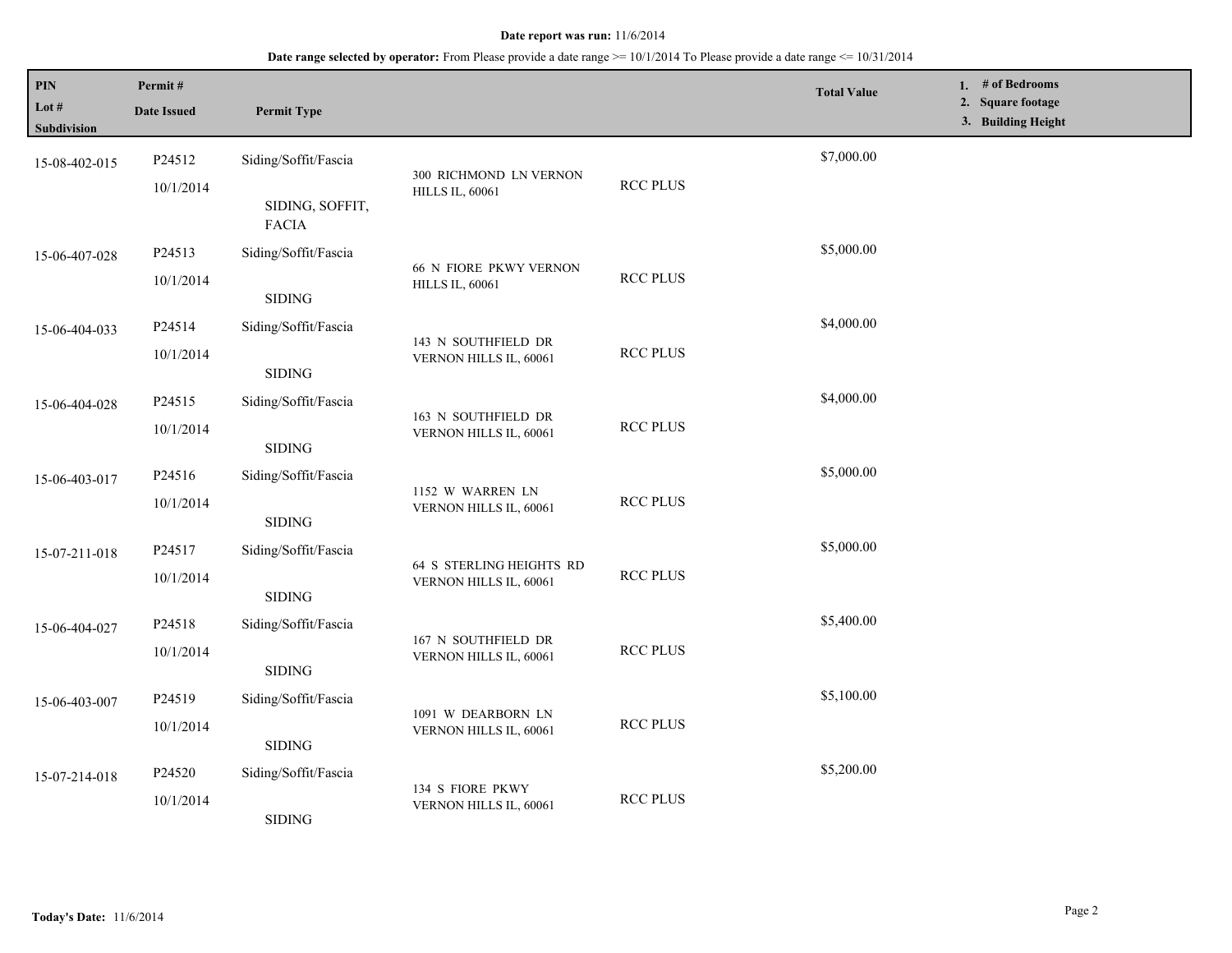| PIN<br>Lot #<br><b>Subdivision</b> | Permit#<br><b>Date Issued</b> | <b>Permit Type</b>   |                                            |                  | <b>Total Value</b> | 1. $#$ of Bedrooms<br>2. Square footage<br>3. Building Height |  |
|------------------------------------|-------------------------------|----------------------|--------------------------------------------|------------------|--------------------|---------------------------------------------------------------|--|
| 15-06-403-022                      | P24521<br>10/1/2014           | Siding/Soffit/Fascia | 1108 W WARREN LN<br>VERNON HILLS IL, 60061 | <b>RCC PLUS</b>  | \$5,000.00         |                                                               |  |
|                                    |                               | <b>SIDING</b>        |                                            |                  |                    |                                                               |  |
| 15-06-407-013                      | P24522                        | Siding/Soffit/Fascia | 144 N FIORE PKWY                           |                  | \$5,000.00         |                                                               |  |
|                                    | 10/1/2014                     | <b>SIDING</b>        | VERNON HILLS IL, 60061                     | <b>RCC PLUS</b>  |                    |                                                               |  |
| 15-08-104-060                      | P24523                        | Siding/Soffit/Fascia | 689 WILLIAMS WAY                           |                  | \$5,300.00         |                                                               |  |
| 10/1/2014                          |                               | <b>SIDING</b>        | VERNON HILLS IL, 60061                     | <b>RCC PLUS</b>  |                    |                                                               |  |
| 15-06-407-014                      | P24524                        | Siding/Soffit/Fascia | 142 N FIORE PKWY                           |                  | \$5,800.00         |                                                               |  |
|                                    | 10/1/2014                     | <b>SIDING</b>        | VERNON HILLS IL, 60061                     | <b>RCC PLUS</b>  |                    |                                                               |  |
| 15-08-114-016                      | P24525                        | Siding/Soffit/Fascia | 774 WILLIAMS WAY                           |                  | \$5,100.00         |                                                               |  |
|                                    | 10/1/2014                     | <b>SIDING</b>        | VERNON HILLS IL, 60061                     | <b>RCC PLUS</b>  |                    |                                                               |  |
| 15-06-409-021                      | P24526                        | Siding/Soffit/Fascia | 123 N STERLING HEIGHTS                     | \$5,800.00       |                    |                                                               |  |
|                                    | 10/1/2014                     | <b>SIDING</b>        | RD VERNON HILLS IL, 60061                  | <b>RCC PLUS</b>  |                    |                                                               |  |
| 15-07-214-001                      | P24527                        | Siding/Soffit/Fascia | 91 TENNIS LN VERNON                        |                  | \$5,700.00         |                                                               |  |
|                                    | 10/1/2014                     | <b>SIDING</b>        | <b>HILLS IL, 60061</b>                     | <b>RCC PLUS</b>  |                    |                                                               |  |
| 15-06-404-032                      | P24528                        | Siding/Soffit/Fascia | 147 N SOUTHFIELD DR                        |                  | \$5,200.00         |                                                               |  |
|                                    | 10/1/2014                     | <b>SIDING</b>        | VERNON HILLS IL, 60061                     | <b>RCC PLUS</b>  |                    |                                                               |  |
| 15-06-403-021                      | P24529                        | Siding/Soffit/Fascia | 1116 W WARREN LN                           |                  | \$5,500.00         |                                                               |  |
|                                    | 10/1/2014                     | <b>SIDING</b>        | VERNON HILLS IL, 60061                     | <b>RCC PLUS</b>  |                    |                                                               |  |
| 15-08-412-015                      | P24531                        | Re-Roofing           | 14 W SUSSEX CIR VERNON                     |                  | \$1,000.00         |                                                               |  |
|                                    | 10/2/2014                     | <b>REROOF</b>        | <b>HILLS IL, 60061</b>                     | DAVID N MERRYMAN |                    |                                                               |  |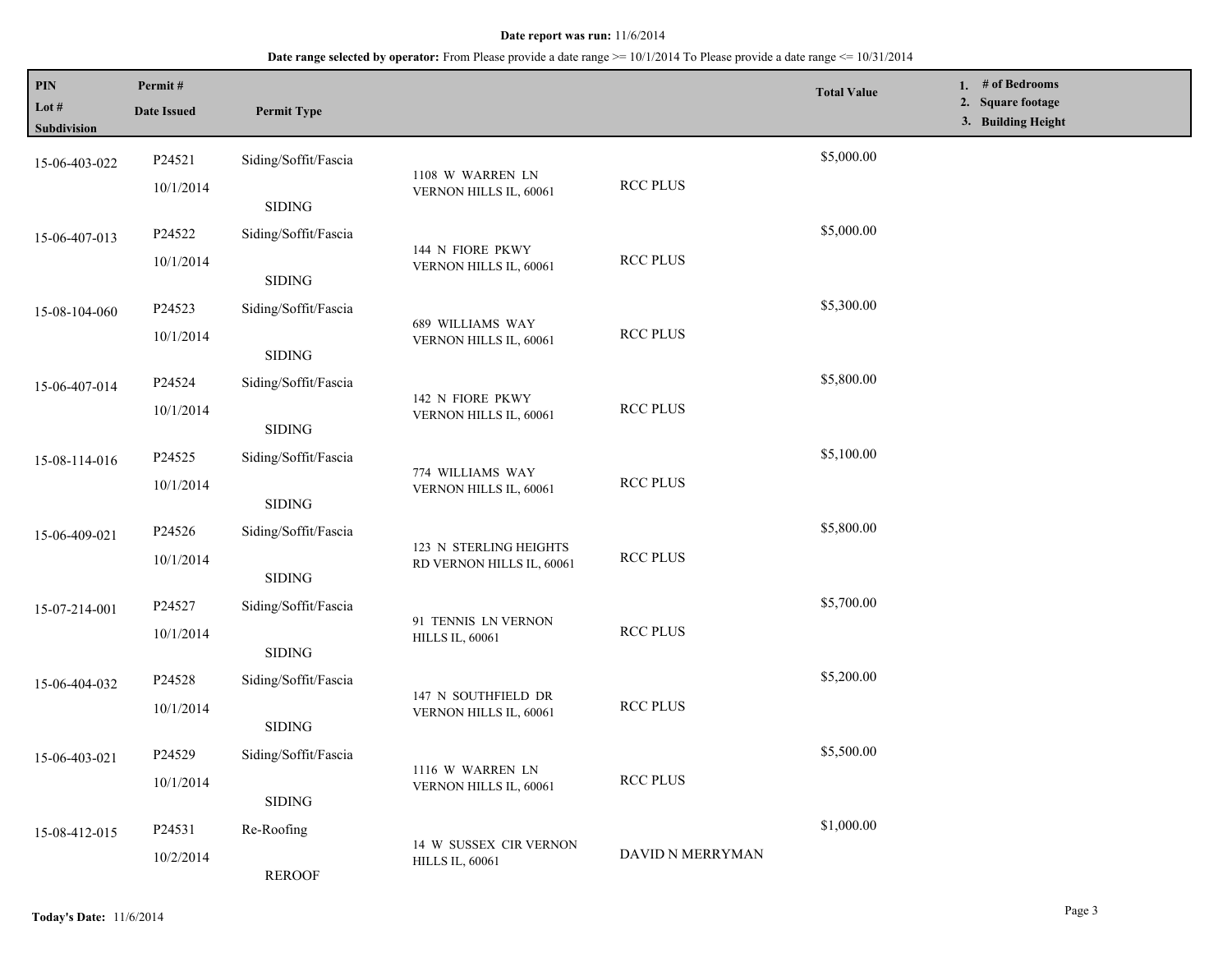| PIN<br>Lot #<br>Subdivision | Permit#<br><b>Date Issued</b> | <b>Permit Type</b>                                    |                                                    |                                            | <b>Total Value</b> | 1. # of Bedrooms<br>2. Square footage<br>3. Building Height |
|-----------------------------|-------------------------------|-------------------------------------------------------|----------------------------------------------------|--------------------------------------------|--------------------|-------------------------------------------------------------|
| 15-09-108-002               | P24532                        | Re-Roofing                                            |                                                    |                                            | \$14,000.00        |                                                             |
|                             | 10/2/2014                     | <b>REROOF</b>                                         | 303 S HOBBLE BUSH LN<br>VERNON HILLS IL, 60061     | JACK'S CONSTRUCTION &<br><b>REMODELING</b> |                    |                                                             |
| 15-04-303-019               | P24533                        | Siding/Soffit/Fascia                                  |                                                    |                                            | \$16,797.00        |                                                             |
|                             | 10/2/2014                     | <b>SIDING</b>                                         | 307 ONWENTSIA RD<br>VERNON HILLS IL, 60061         | <b>CUSTOM HOME PRODUCTS</b>                |                    |                                                             |
| 99-99-991-654               | P24535                        | Furnace                                               |                                                    |                                            | \$8,546.00         |                                                             |
|                             | 10/2/2014                     | <b>FURNACE</b>                                        | 1643 N CYPRESS POINTE DR<br>VERNON HILLS IL, 60061 | <b>DAARON DOHLER</b>                       |                    |                                                             |
| 99-00-000-611               | P24538                        | Water Heater                                          |                                                    |                                            | \$700.00           |                                                             |
|                             | 10/2/2014                     | WATER HEATER                                          | 510 E SADDLE BROOK LN<br>VERNON HILLS IL, 60061    | ALL STAR PLUMBING                          |                    |                                                             |
| 15-08-106-023               | P24539                        | Patio                                                 |                                                    |                                            | \$8,575.00         |                                                             |
|                             | 10/2/2014                     | <b>BRICK PATIO</b>                                    | 724 CHERRY VALLEY RD<br>VERNON HILLS IL, 60061     | <b>KRISTA J SETTLES</b>                    |                    |                                                             |
| 11-32-411-043               | P24540                        | Water Heater                                          |                                                    | <b>DANIEL J CHURINOFF</b>                  | \$1,000.00         |                                                             |
|                             | 10/3/2014                     | <b>WATER HEATER</b>                                   | 1009 STOCKTON CT<br>VERNON HILLS IL, 60061         |                                            |                    |                                                             |
| 15-05-419-003               | P24541                        | Re-Roofing                                            |                                                    |                                            | \$5,600.00         |                                                             |
|                             | 10/3/2014                     | <b>REROOF</b>                                         | 302 ANGELA CT VERNON<br><b>HILLS IL, 60061</b>     | <b>EXPERT ROOFING (UNLTD)</b>              |                    |                                                             |
| 15-08-207-024               | P24542                        | Driveway/Slab                                         |                                                    |                                            | \$5,000.00         |                                                             |
|                             | 10/3/2014                     | Patio<br><b>REPLACE</b><br>DRIVEWAY &<br><b>PATIO</b> | 126 DEERPATH DR VERNON<br><b>HILLS IL, 60061</b>   | <b>RAZCO PROPERTIES</b>                    |                    |                                                             |
| 15-06-416-018               | P <sub>24543</sub>            | Driveway/Slab                                         |                                                    |                                            | \$3,524.00         |                                                             |
|                             | 10/3/2014                     | <b>DRIVEWAY</b><br><b>REPLACEMENT</b>                 | 62 N SOUTHFIELD DR<br>VERNON HILLS IL, 60061       | JEFF & MARCIA L PETERSON                   |                    |                                                             |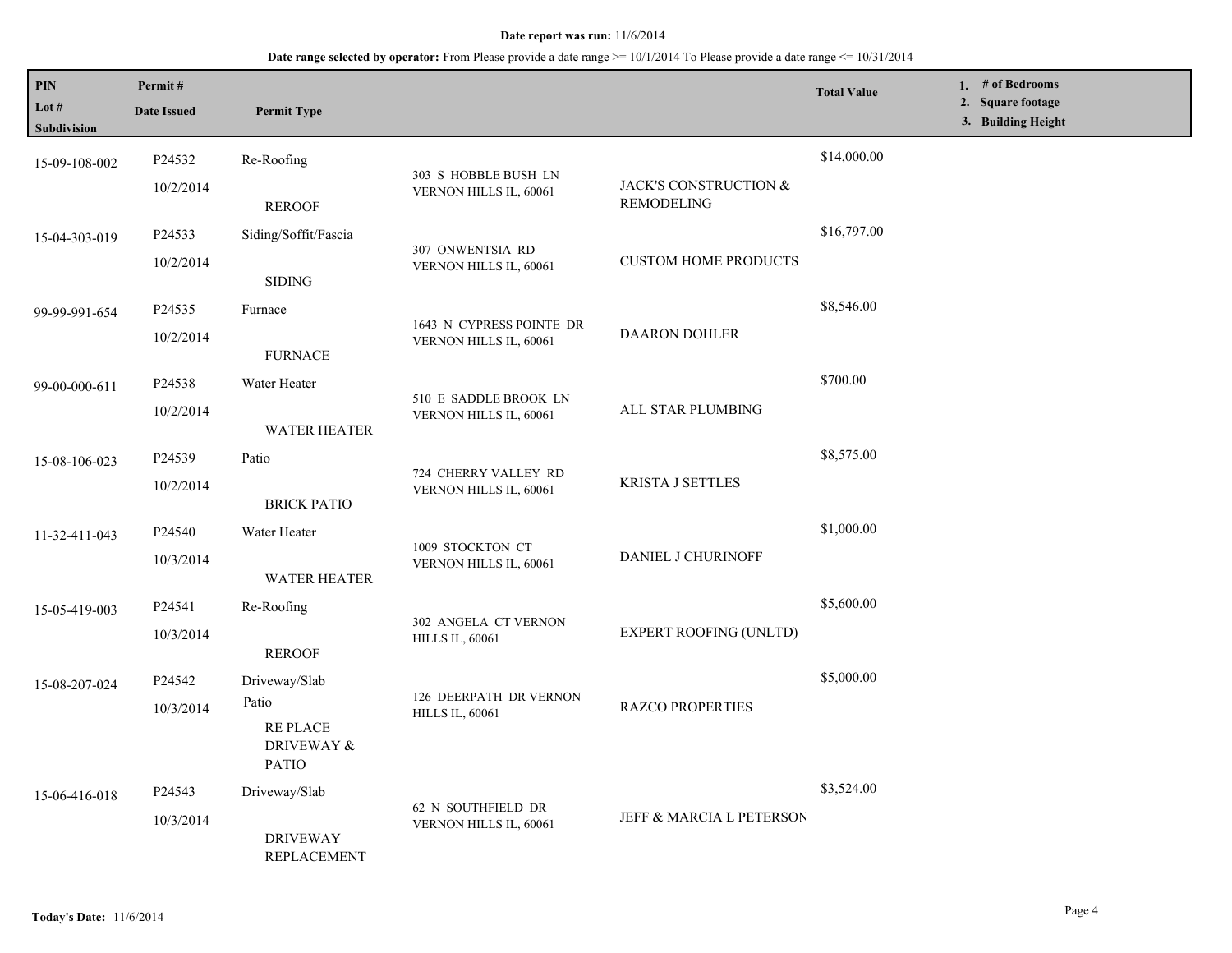| PIN                  | Permit#            |                                                                                                                                 |                                                   |                                     | <b>Total Value</b> | 1. # of Bedrooms<br>2. Square footage |
|----------------------|--------------------|---------------------------------------------------------------------------------------------------------------------------------|---------------------------------------------------|-------------------------------------|--------------------|---------------------------------------|
| Lot #<br>Subdivision | <b>Date Issued</b> | <b>Permit Type</b>                                                                                                              |                                                   |                                     |                    | 3. Building Height                    |
| 15-08-112-008        | P24544             | Re-Roofing                                                                                                                      |                                                   |                                     | \$7,780.00         |                                       |
|                      | 10/3/2014          | RE-ROOF                                                                                                                         | 314 GREENBRIER LN<br>VERNON HILLS IL, 60061       | WEATHERGUARD<br>CONSTRUCTION CO INC |                    |                                       |
| 15-05-204-030        | P24545             | Re-Roofing                                                                                                                      | 318 ALEXANDRIA DR                                 |                                     | \$7,254.00         |                                       |
|                      | 10/3/2014          | <b>REROOF</b>                                                                                                                   | VERNON HILLS IL, 60061                            | SENTRY RESTORATIONS, II<br>(LTD)    |                    |                                       |
| 15-08-214-011        | P24547             | Air Conditioning                                                                                                                | 301 CAMDEN PL VERNON                              |                                     | \$6,265.00         |                                       |
|                      | 10/3/2014          | Furnance<br><b>FURNACE AND AIR</b><br><b>CONDITIONER</b>                                                                        | <b>HILLS IL, 60061</b>                            | FOUR SEASONS INC                    |                    |                                       |
| 99-99-996-625        | P24549             | Driveway/Slab                                                                                                                   | 394 E RANNEY AV VERNON<br><b>HILLS IL, 60061</b>  |                                     | \$3,870.00         |                                       |
|                      | 10/3/2014          | <b>REPLACE</b><br><b>DRIVEWAY</b>                                                                                               |                                                   | <b>SHERI LEARY</b>                  |                    |                                       |
| 99-99-993-958        | P24550             | Misc. Residential                                                                                                               |                                                   |                                     | \$20,000.00        |                                       |
|                      | 10/3/2014          | REPAIR, UPGRADE,<br><b>NEW STORM</b><br>SEWER,<br>MANHOLES, TIE<br><b>INTO</b><br><b>EXISTING STORM</b><br><b>SEWER MANHOLE</b> | 366 MALLARD CT VERNON<br><b>HILLS IL, 60061</b>   | <b>LA DESIGN</b>                    |                    |                                       |
| 99-99-996-702        | P24551             | Re-Roofing                                                                                                                      |                                                   |                                     | \$12,000.00        |                                       |
|                      | 10/3/2014          | <b>REROOF</b>                                                                                                                   | 309 E HURON ST VERNON<br><b>HILLS IL, 60061</b>   | ADVANCED HOME<br>IMPROVEMENTS, INC. |                    |                                       |
| 99-99-991-748        | P24552             | Private Sidewalk                                                                                                                |                                                   |                                     | \$35,550.00        |                                       |
|                      | 10/3/2014          | Driveway<br>REPLACE BRICK<br><b>PAVER FRONT</b><br>WALK, STOOP,<br>DRIVEWAY&<br><b>APRON</b>                                    | 1723 N PLAYER CT VERNON<br><b>HILLS IL, 60061</b> | NORTHSCAPE ENTERPRISE               |                    |                                       |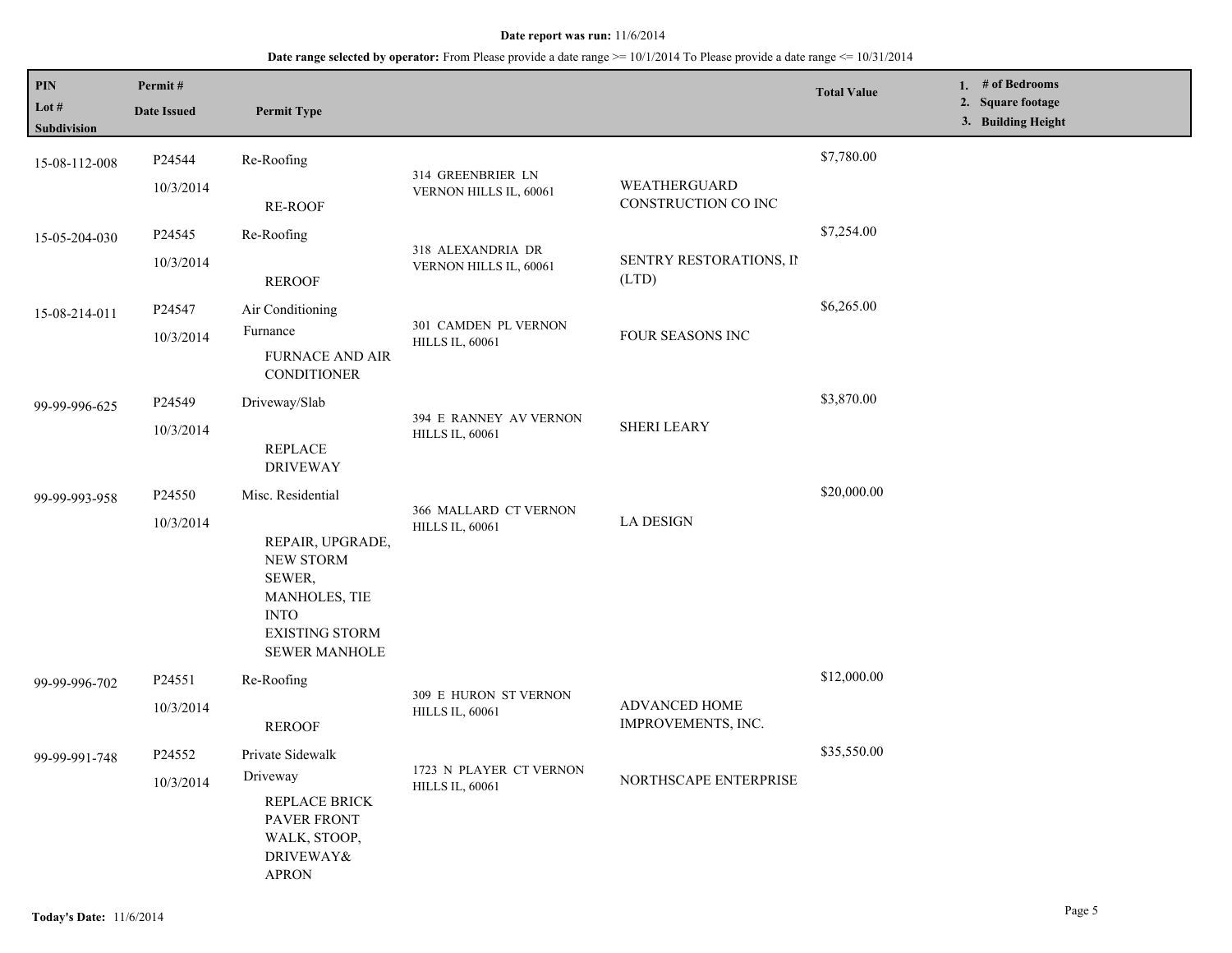| PIN<br>Lot $#$<br><b>Subdivision</b>  | Permit#<br><b>Date Issued</b>   | <b>Permit Type</b>                                                                                                                                                            |                                                |                                            | <b>Total Value</b> | 1. # of Bedrooms<br>2. Square footage<br>3. Building Height |
|---------------------------------------|---------------------------------|-------------------------------------------------------------------------------------------------------------------------------------------------------------------------------|------------------------------------------------|--------------------------------------------|--------------------|-------------------------------------------------------------|
| 15-05-419-013                         | P24553<br>10/6/2014             | Misc. Residential<br><b>REMODEL</b><br>KITCHEN,<br>REPLACE 72X80<br>PATIO DOOR<br>W/36X80 SWING<br>DOOR, REPLACE<br>59"W WINDOW<br>W/49X35 WINDOW,<br>ADD RECESSED<br>LIGHTS. | 307 ALMOND CT VERNON<br><b>HILLS IL, 60061</b> | RBR TOTAL HOME REMODI                      | \$16,985.00        |                                                             |
| 99-00-000-432<br>21<br>LOT 21, POD 15 | P24554<br>10/6/2014             | 1 & 2 Family New<br>LOT 21,<br><b>SAWGRASS</b>                                                                                                                                | 1829 N SAWGRASS ST<br>VERNON HILLS IL, 60061   | 15<br>21<br><b>FIDELITY BUILDERS</b>       | \$450,000.00       | 1.4.0<br>2. 4,270.00                                        |
| 15-05-406-001                         | P24556<br>10/6/2014             | Patio<br>PAVER PATIO AND<br>FRONT PORCH                                                                                                                                       | 239 ALEXANDRIA DR<br>VERNON HILLS IL, 60061    | WILLIAM G KILLINGER                        | \$2,800.00         |                                                             |
| 99-99-994-302                         | P24557<br>10/6/2014             | Misc. Residential<br><b>REMOVE AND</b><br><b>REBUILD</b><br><b>BALCONY</b>                                                                                                    | 416 BUCHANAN CT<br>VERNON HILLS IL, 60061      | <b>AMRON MAINTENANCE</b><br>SERVICES, INC. | \$2,300.00         |                                                             |
| 15-06-402-004                         | P24558<br>10/6/2014             | Re-Roofing<br><b>REROOF</b>                                                                                                                                                   | 245 N SOUTHFIELD DR<br>VERNON HILLS IL, 60061  | <b>MAC CONSTRUCTION</b>                    | \$11,612.00        |                                                             |
| 99-99-995-095                         | P <sub>24559</sub><br>10/6/2014 | Deck<br><b>REPLACE</b><br><b>BALCONIES OF</b><br><b>UNITS 202 AND 302</b>                                                                                                     | 710 WESTMORELAND DR<br>VERNON HILLS IL, 60061  | JAKE HOME IMPROVEMEN'                      | \$5,770.00         |                                                             |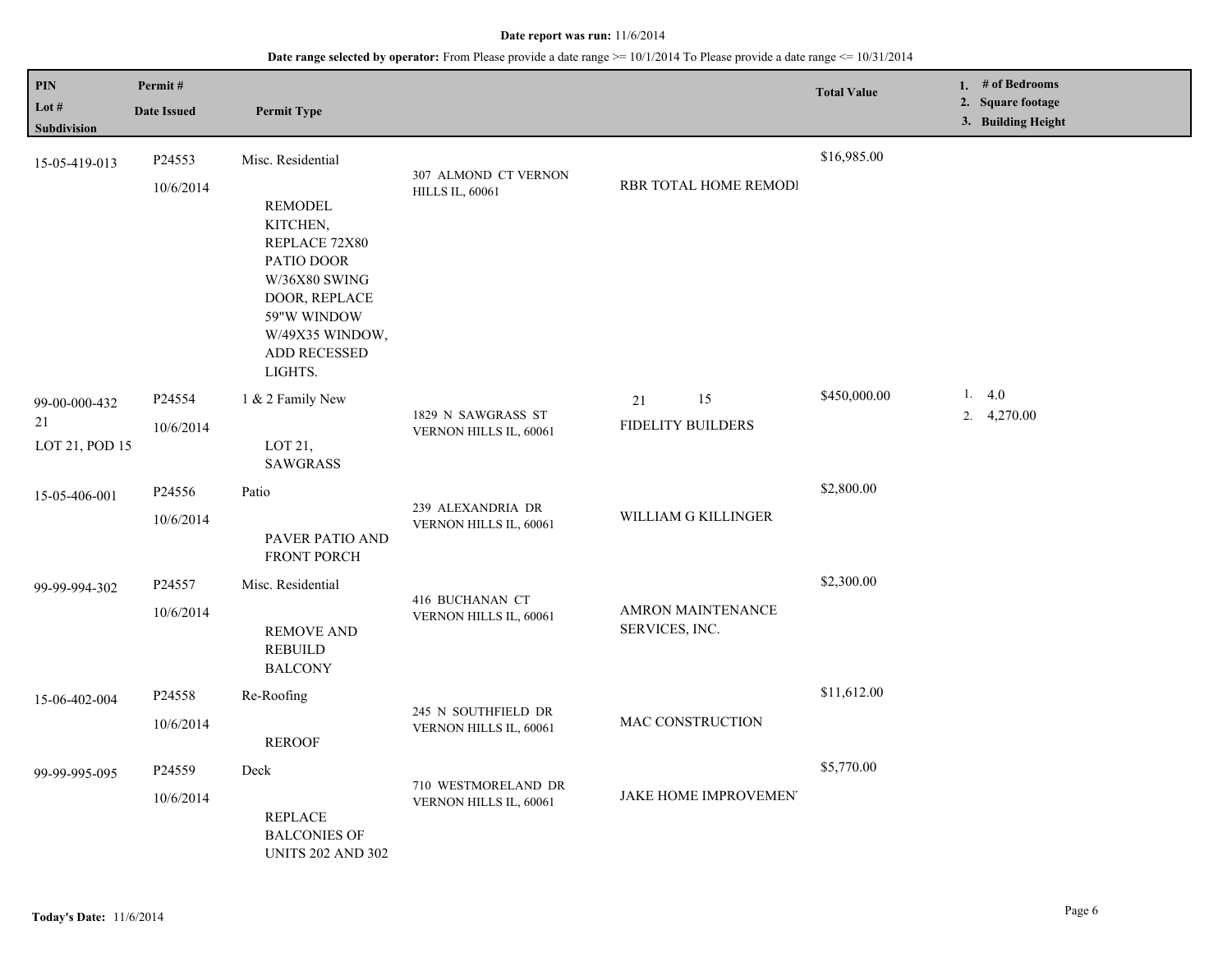| PIN<br>Lot #<br><b>Subdivision</b>                                 | Permit#<br><b>Date Issued</b>   | <b>Permit Type</b>                                                                                                                             |                                                        |                                            | <b>Total Value</b> | 1. # of Bedrooms<br>2. Square footage<br>3. Building Height |
|--------------------------------------------------------------------|---------------------------------|------------------------------------------------------------------------------------------------------------------------------------------------|--------------------------------------------------------|--------------------------------------------|--------------------|-------------------------------------------------------------|
| 99-99-991-127                                                      | P24560<br>10/6/2014             | Furnace<br><b>FURNACE</b>                                                                                                                      | 1278 GEORGETOWN WAY<br>VERNON HILLS IL, 60061          | ALLIED AIR CONDITIONING<br><b>HEATING</b>  | \$2,700.00         |                                                             |
| 15-05-405-067                                                      | P24561<br>10/7/2014             | Re-Roofing<br><b>REROOF</b>                                                                                                                    | 217 AUTUMN LN VERNON<br><b>HILLS IL, 60061</b>         | KMK RESIDENTIAL<br><b>RESTORATIONS</b>     | \$9,180.00         |                                                             |
| 15-04-310-011                                                      | P24562<br>10/7/2014             | Siding/Soffit/Fascia<br>SIDING $\&$<br><b>GUTTERS</b>                                                                                          | 115 ANNAPOLIS DR<br>VERNON HILLS IL, 60061             | <b>WEATHER SHIELD</b><br>CONSTRUCTION      | \$13,516.00        |                                                             |
| 99-99-991-549                                                      | P24564<br>10/7/2014             | Misc. Residential<br><b>FIRE</b><br><b>RESTORATION</b><br><b>UNIT 8, MINOR</b><br><b>RESTORATION IN</b><br><b>UNITS 4 &amp; 12</b>             | <b>15 TIMBER LN VERNON</b><br><b>HILLS IL, 60061</b>   | RD & B GROUP, LTD                          | \$22,000.00        |                                                             |
| 99-99-100-332<br>LOT <sub>45</sub><br><b>GREGG'S LANDING POD E</b> | P <sub>24565</sub><br>10/7/2014 | Patio<br>Driveway<br>PATIO, DRIVEWAY<br>RIBBONS, STOOP                                                                                         | 1542 N OAKMONT DR<br>VERNON HILLS IL, 60061            | LOT <sub>45</sub><br>MISTRETTA LANDSCAPING | \$7,000.00         |                                                             |
| 15-08-112-022                                                      | P24566<br>10/7/2014             | Re-Roofing<br><b>REROOF</b>                                                                                                                    | 502 WESTMORELAND DR<br>VERNON HILLS IL, 60061          | <b>4 EXTERIOR</b>                          | \$6,050.00         |                                                             |
| 99-99-101-369                                                      | P24567<br>10/7/2014             | Parking Lot<br><b>REMOVE &amp;</b><br>REPLACE ROADS<br>$\circleda$<br>1421-1437/1440-1456<br>CLAIRMONT $\&$<br>1330-1336<br><b>CROMWELL CT</b> | 0 NEW CENTURY MANOR<br>HOMES VERNON HILLS IL,<br>60061 | <b>RABINE PAVING</b>                       | \$22,782.00        |                                                             |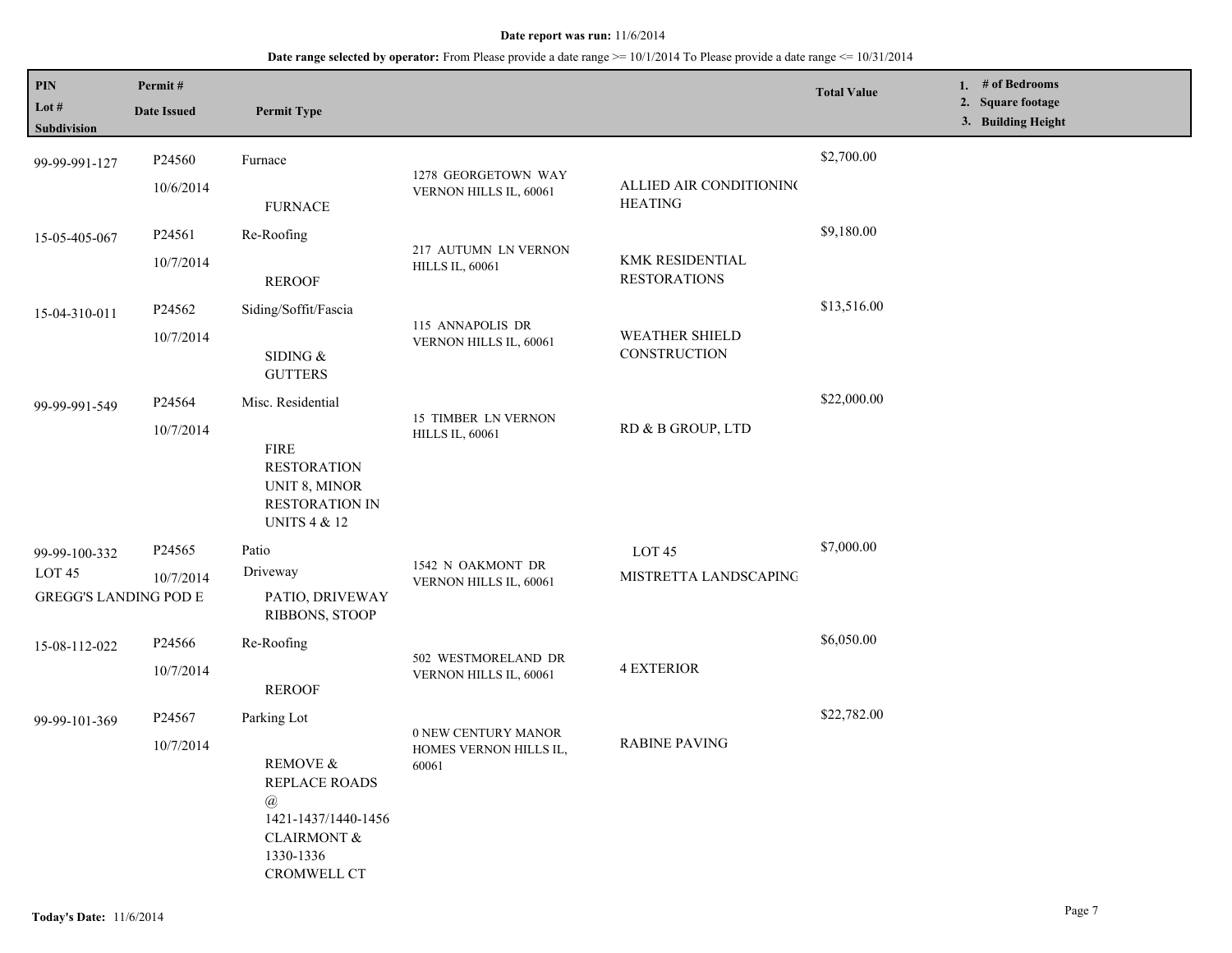| PIN<br>Lot $#$<br><b>Subdivision</b> | Permit#<br><b>Date Issued</b> | <b>Permit Type</b>                                                                                                                |                                               |                                                 | <b>Total Value</b> | 1. # of Bedrooms<br>2. Square footage<br>3. Building Height |  |
|--------------------------------------|-------------------------------|-----------------------------------------------------------------------------------------------------------------------------------|-----------------------------------------------|-------------------------------------------------|--------------------|-------------------------------------------------------------|--|
| 15-08-104-004                        | P24568<br>10/7/2014           | Siding/Soffit/Fascia<br><b>SIDING</b>                                                                                             | 720 N LAKESIDE DR<br>VERNON HILLS IL, 60061   | <b>RCC PLUS</b>                                 | \$7,000.00         |                                                             |  |
| 15-06-401-002                        | P24569<br>10/7/2014           | Siding/Soffit/Fascia<br><b>SIDING</b>                                                                                             | 200 N SOUTHFIELD DR<br>VERNON HILLS IL, 60061 | <b>RCC PLUS</b>                                 | \$8,000.00         |                                                             |  |
| 99-99-991-454                        | P24570<br>10/7/2014           | Re-Roofing<br><b>REROOF</b>                                                                                                       | 1422 N MAIDSTONE DR<br>VERNON HILLS IL, 60061 | A & A IMPROVEMENTS                              | \$15,608.00        |                                                             |  |
| 15-04-303-016                        | P24571<br>10/8/2014           | Misc. Residential<br><b>REPLACE</b><br><b>RAILROAD TIES</b><br>W/STONE<br>RETAINING WALL<br><b>AROUND LOT</b><br><b>PERIMETER</b> | 313 ONWENTSIA RD<br>VERNON HILLS IL, 60061    | MICHAEL TANZILLO                                | \$8,000.00         |                                                             |  |
| 15-06-418-042                        | P24572<br>10/8/2014           | Re-Roofing<br><b>REROOF BLDG:</b><br>382-394                                                                                      | 382 N BLOOMFIELD CT<br>VERNON HILLS IL, 60061 | <b>CUSTOM ROOFING</b><br>CONTRACTING LTD (UNLT) | \$18,245.00        |                                                             |  |
| 15-06-418-036                        | P24573<br>10/8/2014           | Re-Roofing<br><b>REROOF BLDG:</b><br>381-393                                                                                      | 381 N BLOOMFIELD CT<br>VERNON HILLS IL, 60061 | <b>CUSTOM ROOFING</b><br>CONTRACTING LTD (UNLT) | \$18,245.00        |                                                             |  |
| 15-06-418-017                        | P24574<br>10/8/2014           | Re-Roofing<br><b>REROOF BLDG:</b><br>361-377                                                                                      | 361 N BLOOMFIELD CT<br>VERNON HILLS IL, 60061 | <b>CUSTOM ROOFING</b><br>CONTRACTING LTD (UNLT) | \$23,960.00        |                                                             |  |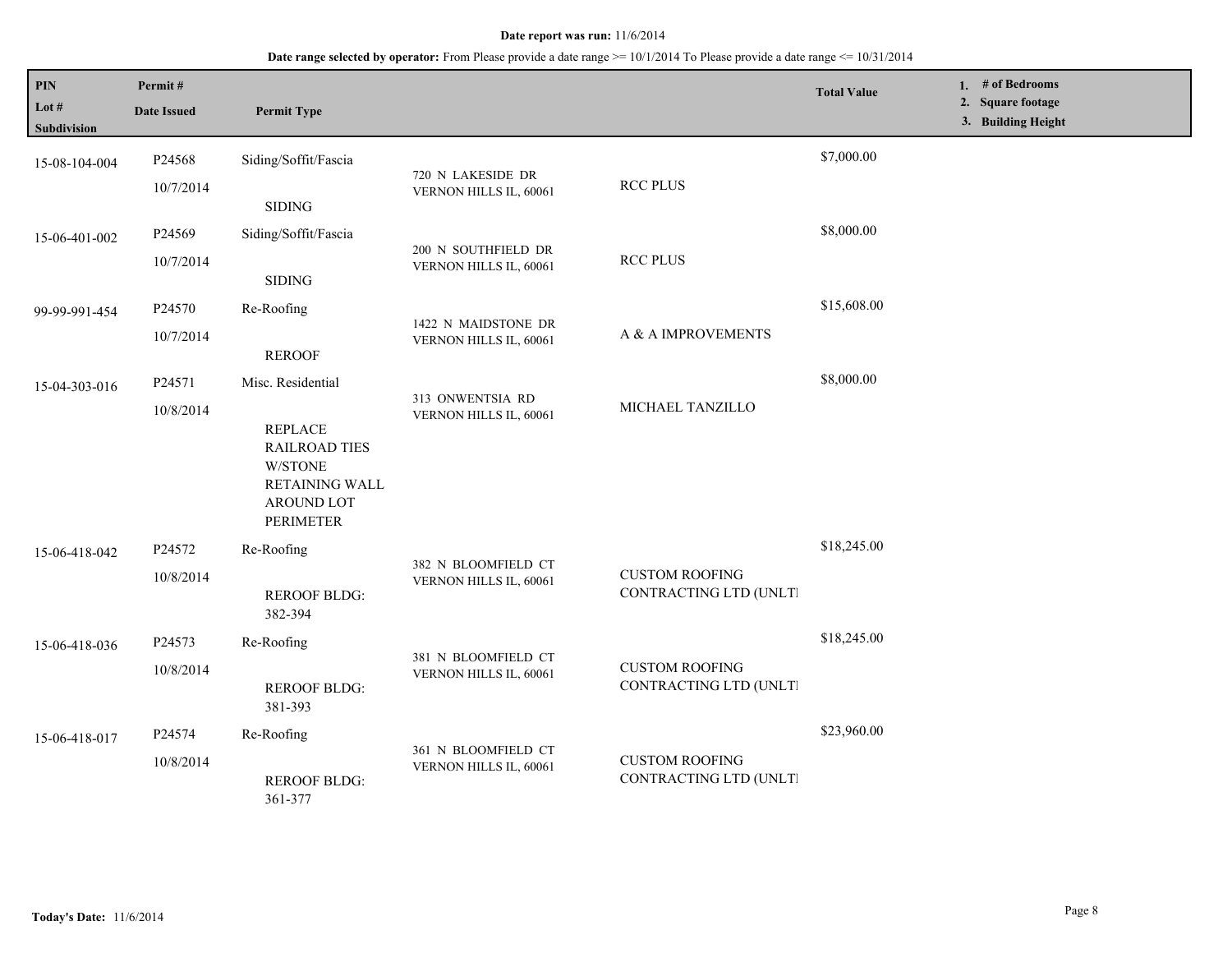| <b>PIN</b><br>Lot # | Permit#<br><b>Date Issued</b> | <b>Permit Type</b>             |                                                |                                                 | <b>Total Value</b> | 1. # of Bedrooms<br>2. Square footage<br>3. Building Height |
|---------------------|-------------------------------|--------------------------------|------------------------------------------------|-------------------------------------------------|--------------------|-------------------------------------------------------------|
| Subdivision         |                               |                                |                                                |                                                 |                    |                                                             |
| 15-06-418-023       | P24575                        | Re-Roofing                     |                                                |                                                 | \$22,645.00        |                                                             |
|                     | 10/8/2014                     |                                | 341 N BLOOMFIELD CT<br>VERNON HILLS IL, 60061  | <b>CUSTOM ROOFING</b>                           |                    |                                                             |
|                     |                               | <b>REROOF BLDG:</b>            |                                                | CONTRACTING LTD (UNLT)                          |                    |                                                             |
|                     |                               | 341-357                        |                                                |                                                 |                    |                                                             |
| 15-06-418-047       | P <sub>24576</sub>            | Re-Roofing                     |                                                |                                                 | \$23,900.00        |                                                             |
|                     | 10/8/2014                     |                                | 330 N BLOOMFIELD CT<br>VERNON HILLS IL, 60061  | <b>CUSTOM ROOFING</b>                           |                    |                                                             |
|                     |                               | <b>REROOF BLDG:</b>            |                                                | CONTRACTING LTD (UNLT)                          |                    |                                                             |
|                     |                               | 330-346                        |                                                |                                                 |                    |                                                             |
| 15-06-418-040       | P <sub>24577</sub>            | Re-Roofing                     | 321 N BLOOMFIELD CT                            |                                                 | \$22,645.00        |                                                             |
|                     | 10/8/2014                     |                                | VERNON HILLS IL, 60061                         | <b>CUSTOM ROOFING</b>                           |                    |                                                             |
|                     |                               | <b>REROOF BLDG:</b><br>321-337 |                                                | CONTRACTING LTD (UNLT)                          |                    |                                                             |
|                     |                               |                                |                                                |                                                 | \$18,245.00        |                                                             |
| 99-99-993-323       | P <sub>24578</sub>            | Re-Roofing                     | 310 N BLOOMFIELD CT                            |                                                 |                    |                                                             |
|                     | 10/8/2014                     | <b>REROOF BLDG:</b>            | VERNON HILLS IL, 60061                         | <b>CUSTOM ROOFING</b><br>CONTRACTING LTD (UNLT) |                    |                                                             |
|                     |                               | 310-322                        |                                                |                                                 |                    |                                                             |
| 15-06-418-014       | P24579                        | Re-Roofing                     |                                                |                                                 | \$22,645.00        |                                                             |
|                     | 10/8/2014                     |                                | 301 N BLOOMFIELD CT<br>VERNON HILLS IL, 60061  | <b>CUSTOM ROOFING</b>                           |                    |                                                             |
|                     |                               | <b>REROOF BLDG:</b>            |                                                | CONTRACTING LTD (UNLT)                          |                    |                                                             |
|                     |                               | 301-317                        |                                                |                                                 |                    |                                                             |
| 99-99-996-440       | P24585                        | Air Conditioning               |                                                |                                                 | \$5,165.00         |                                                             |
|                     | 10/9/2014                     |                                | 406 TANGLEWOOD CT<br>VERNON HILLS IL, 60061    | AMERICAN COMFORT                                |                    |                                                             |
|                     |                               | A/C ONLY                       |                                                |                                                 |                    |                                                             |
| 15-08-401-074       | P24587                        | Driveway/Slab                  |                                                |                                                 | \$2,800.00         |                                                             |
|                     | 10/9/2014                     |                                | 225 NOBLE CIR VERNON<br><b>HILLS IL, 60061</b> | <b>GLENN R STIER</b>                            |                    |                                                             |
|                     |                               | <b>DRIVEWAY</b>                |                                                |                                                 |                    |                                                             |
| 15-08-214-011       | P24588                        | Re-Roofing                     |                                                |                                                 | \$9,600.00         |                                                             |
|                     | 10/9/2014                     |                                | 301 CAMDEN PL VERNON<br><b>HILLS IL, 60061</b> | ABC ROOFING & SIDING                            |                    |                                                             |
|                     | <b>REROOF</b>                 |                                |                                                |                                                 |                    |                                                             |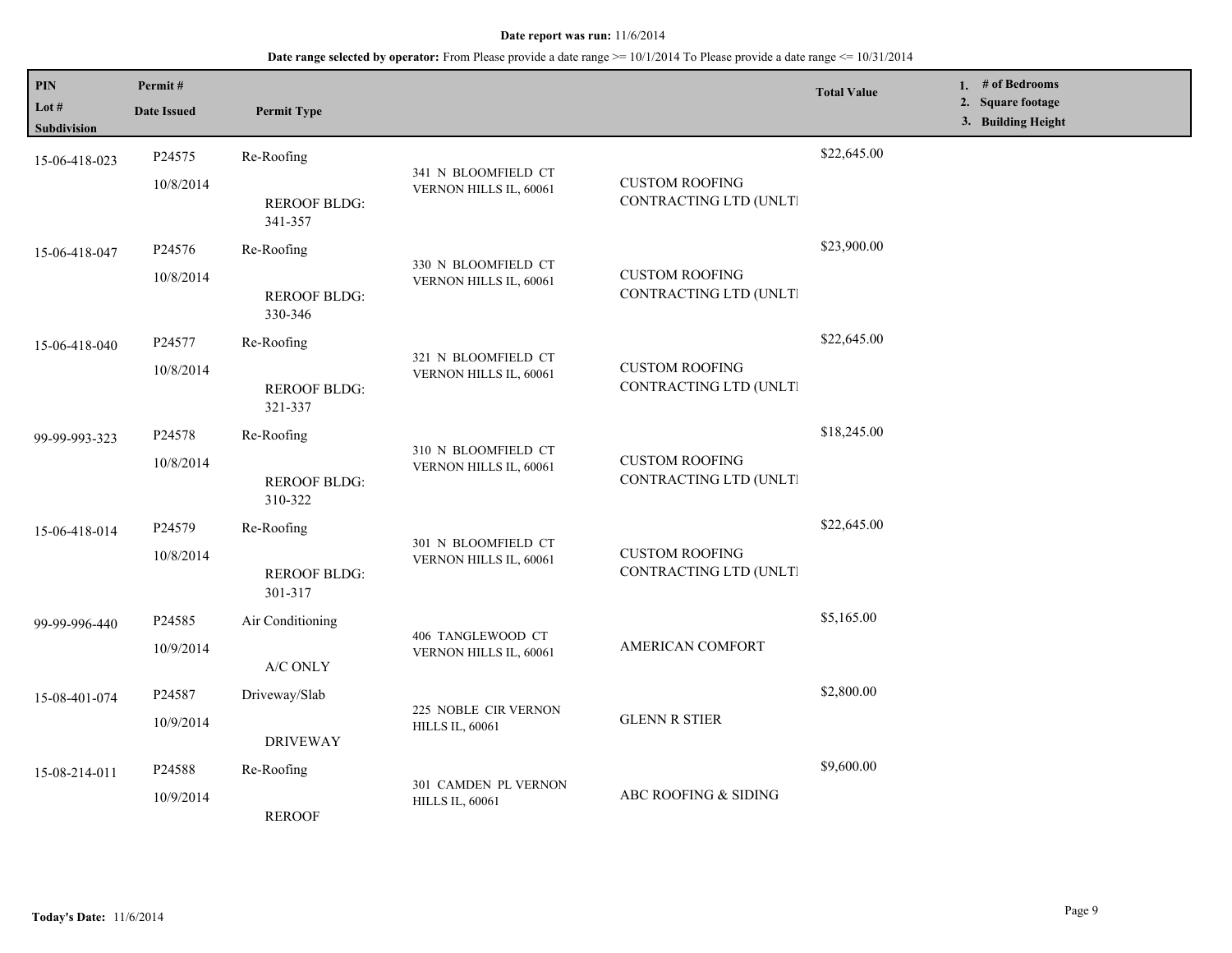**Date range selected by operator:** From Please provide a date range >= 10/1/2014 To Please provide a date range <= 10/31/2014

| PIN<br>Lot $#$<br><b>Subdivision</b>            | Permit#<br><b>Date Issued</b> | <b>Permit Type</b>                                         |                                                  |                                                                 | <b>Total Value</b> | 1. # of Bedrooms<br>2. Square footage<br>3. Building Height |
|-------------------------------------------------|-------------------------------|------------------------------------------------------------|--------------------------------------------------|-----------------------------------------------------------------|--------------------|-------------------------------------------------------------|
| 99-99-999-329<br>2317<br><b>GREGG'S LANDING</b> | P24589<br>10/9/2014           | Re-Roofing<br><b>REROOF</b>                                | 1575 SKYLAR CT VERNON<br><b>HILLS IL, 60061</b>  | 17<br>2317<br>ABC ROOFING & SIDING                              | \$18,654.00        |                                                             |
| 99-99-994-475                                   | P24590<br>10/9/2014           | Re-Roofing<br><b>REROOF</b>                                | 459 W SYCAMORE ST<br>VERNON HILLS IL, 60061      | MORNING DEW EXTERIORS                                           | \$9,000.00         |                                                             |
| 15-08-401-070                                   | P24591<br>10/9/2014           | Water Heater<br><b>WATER HEATER</b>                        | 241 NOBLE CIR VERNON<br><b>HILLS IL, 60061</b>   | ALL STAR PLUMBING                                               | \$700.00           |                                                             |
| 15-08-205-005                                   | P24593<br>10/10/2014          | Re-Roofing<br><b>REROOF</b>                                | 29 MONTAUK LN VERNON<br><b>HILLS IL, 60061</b>   | JB ROOFING & CONSTRUCT<br>(LTD)                                 | \$4,400.00         |                                                             |
| 15-08-402-009                                   | P24594<br>10/10/2014          | Re-Roofing<br>Siding<br><b>REROOF AND</b><br><b>SIDING</b> | 312 RICHMOND LN VERNON<br><b>HILLS IL, 60061</b> | SKY-HIGH ROOFING &<br><b>REMODELING</b>                         | \$15,100.00        |                                                             |
| 99-99-996-574                                   | P24595<br>10/10/2014          | Re-Roofing<br><b>REROOF</b>                                | 528 W VALHALLA TER<br>VERNON HILLS IL, 60061     | <b>AMERICAN BUILDING</b><br>CONTRACTORS INC-UNLIM               | \$11,271.00        |                                                             |
| 99-99-996-547<br>LOT <sub>28</sub><br>POD A     | P24596<br>10/10/2014          | Re-Roofing<br><b>RE-ROOF</b>                               | 1854 N TREVINO TER<br>VERNON HILLS IL, 60061     | LOT <sub>28</sub><br>AMERICAN BUILDING<br>CONTRACTORS INC-UNLIM | \$13,156.00        |                                                             |
| 15-08-215-002                                   | P24597<br>10/10/2014          | Siding/Soffit/Fascia<br><b>SIDING</b>                      | 387 EVERGREEN DR<br>VERNON HILLS IL, 60061       | ALOHA CONSTRUCTION IN                                           | \$7,540.00         |                                                             |
| 99-99-992-019                                   | P24598<br>10/10/2014          | Re-Roofing<br><b>RE-ROOF</b>                               | 2016 N TREVINO TER<br>VERNON HILLS IL, 60061     | AMERICAN BUILDING<br>CONTRACTORS INC-UNLIM                      | \$14,400.00        |                                                             |

L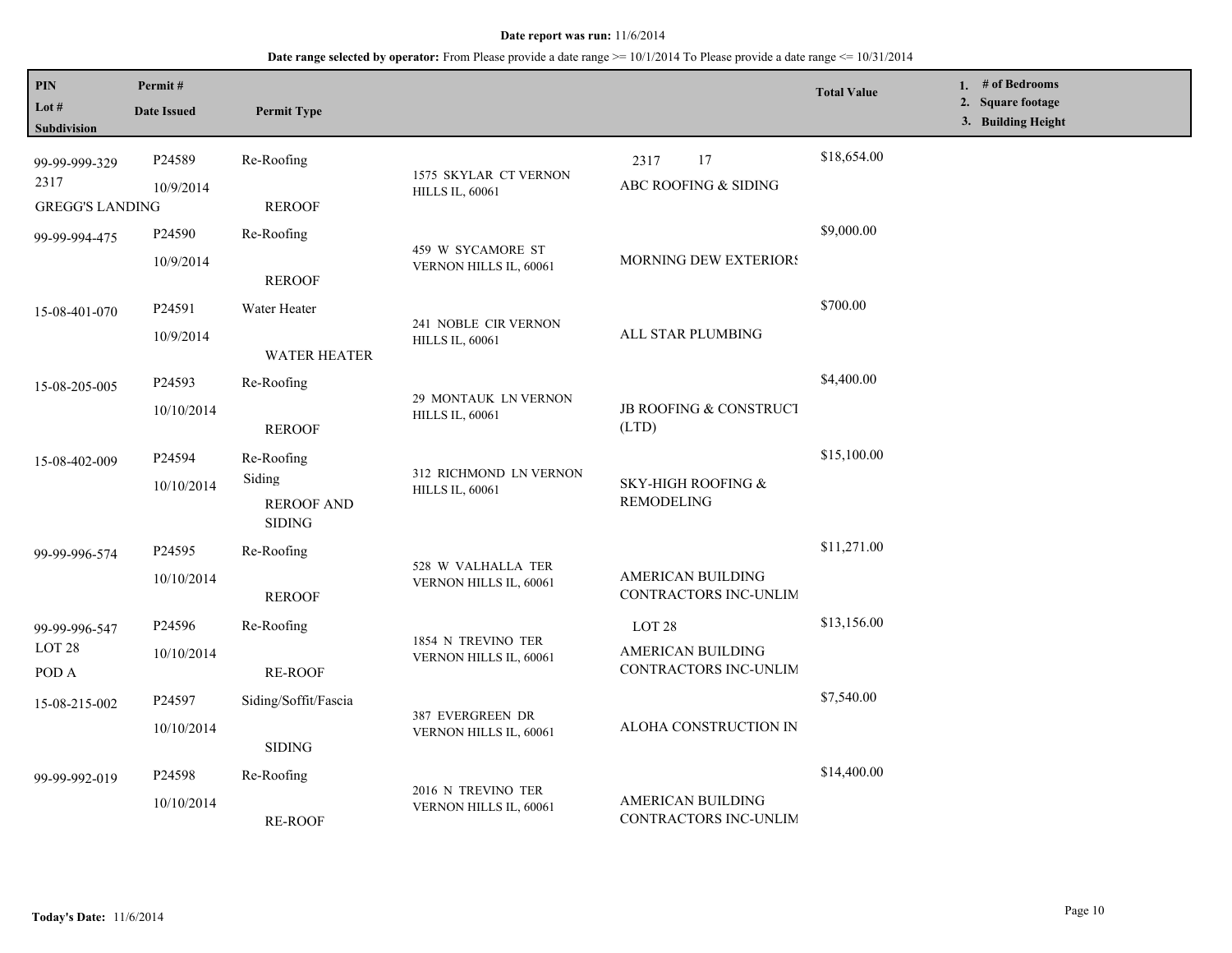| PIN<br>Lot #<br>Subdivision        | Permit#<br><b>Date Issued</b>    | <b>Permit Type</b>                                                                            |                                                                    |                                            | <b>Total Value</b> | 1. # of Bedrooms<br>2. Square footage<br>3. Building Height |
|------------------------------------|----------------------------------|-----------------------------------------------------------------------------------------------|--------------------------------------------------------------------|--------------------------------------------|--------------------|-------------------------------------------------------------|
| 99-99-991-677                      | P24599<br>10/10/2014             | Re-Roofing<br>Siding<br><b>RE-ROOF &amp; SIDING</b>                                           | 168 S OLD CREEK RD<br>VERNON HILLS IL, 60061                       | MCMAHON SERVICES &<br>CONSTRUCTION (LTD)   | \$32,778.00        |                                                             |
| 99-99-996-562                      | P24600<br>10/10/2014             | Re-Roofing<br><b>RE-ROOF</b>                                                                  | 1916 N TREVINO TER<br>VERNON HILLS IL, 60061                       | AMERICAN BUILDING<br>CONTRACTORS INC-UNLIM | \$11,363.00        |                                                             |
| 99-99-996-544                      | P24602<br>10/10/2014             | Re-Roofing<br><b>RE-ROOF</b>                                                                  | 1835 N TREVINO TER<br>VERNON HILLS IL, 60061                       | AMERICAN BUILDING<br>CONTRACTORS INC-UNLIM | \$12,724.00        |                                                             |
| 15-09-104-039                      | P24603<br>10/10/2014             | Driveway/Slab<br><b>DRIVEWAY</b>                                                              | <b>4 OLD CREEK RD VERNON</b><br><b>HILLS IL, 60061</b>             | <b>GORDON MOLEK</b>                        | \$8,000.00         |                                                             |
| 11-32-406-003                      | P24604<br>10/10/2014             | Patio<br>PATIO AND FRONT<br><b>STOOP</b>                                                      | 103 HASTINGS CT VERNON<br><b>HILLS IL, 60061</b>                   | <b>BRUCE B BROWN</b>                       | \$3,070.00         |                                                             |
| 99-99-100-417                      | P <sub>24605</sub><br>10/10/2014 | Certificate of Occupancy<br>CO: POLARX<br><b>ORNAMENTS</b>                                    | POLARX ORNAMENTS<br>1010 HAWTHORN CENTER<br>VERNON HILLS IL, 60061 |                                            |                    |                                                             |
| 99-99-100-200<br>LOT 1<br>POD $16$ | P24607<br>10/13/2014             | Misc. Residential<br><b>BASEMENT: FULL</b><br><b>BATH &amp; WET BAR:</b><br><b>4 FIXTURES</b> | 352 ROYAL ST. GEORGE<br>VERNON HILLS IL, 60061                     | LOT <sub>1</sub><br>PJ & J CONSTRUCTION    | \$35,000.00        |                                                             |
| 15-08-104-035                      | P24610<br>10/14/2014             | Water Heater<br><b>WATER HEATER</b>                                                           | 107 ALFRED CT VERNON<br><b>HILLS IL, 60061</b>                     | <b>MARKELO PAPPAS</b>                      | \$878.00           |                                                             |
| 99-99-991-519                      | P24612<br>10/14/2014             | Re-Roofing<br><b>REROOF</b>                                                                   | 1473 N MAIDSTONE DR<br>VERNON HILLS IL, 60061                      | A & A IMPROVEMENTS                         | \$20,706.00        |                                                             |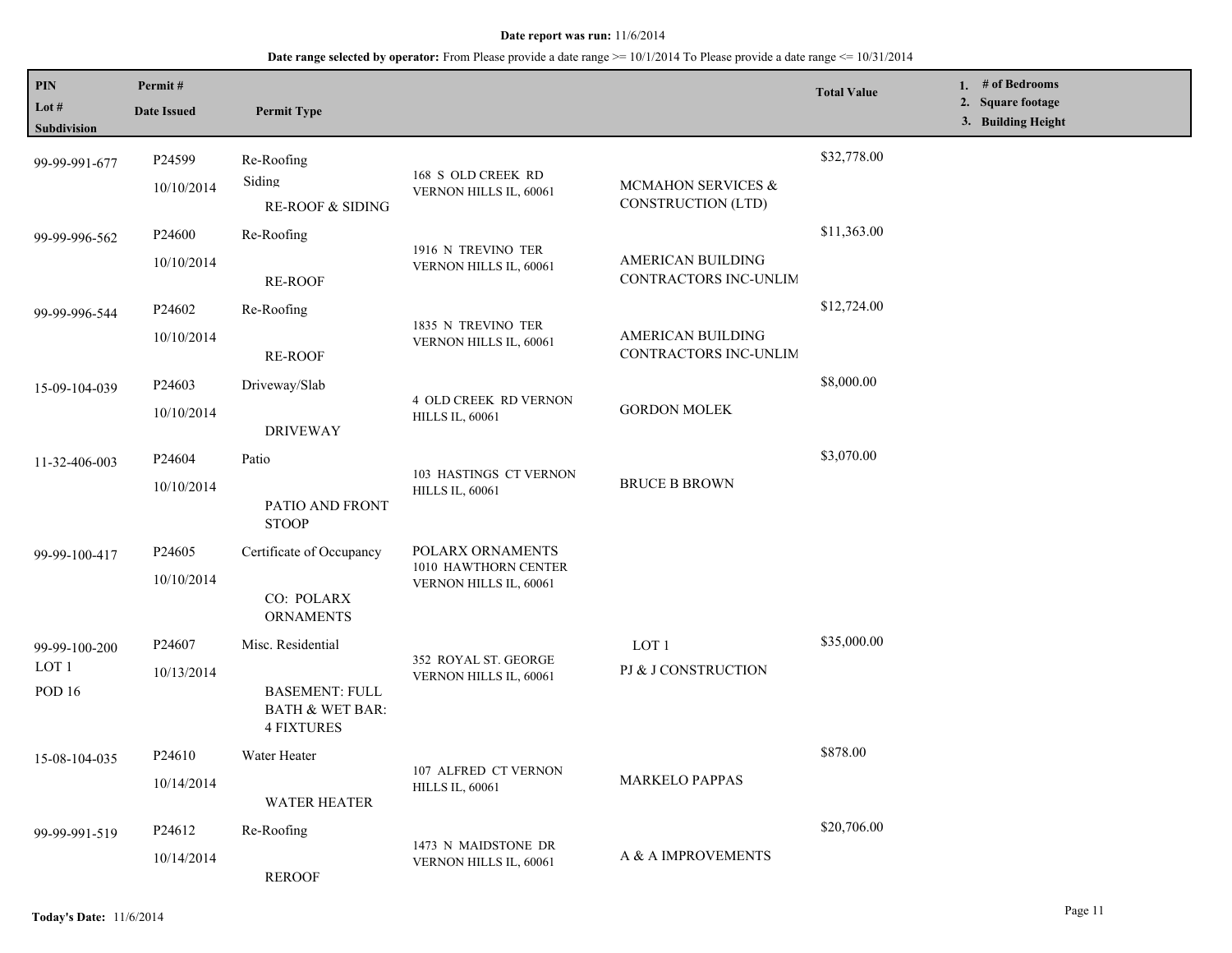| PIN<br>Lot $#$ | Permit#<br><b>Date Issued</b> | <b>Permit Type</b>                                                                                       |                                                |                                             | <b>Total Value</b> | 1. # of Bedrooms<br>2. Square footage |
|----------------|-------------------------------|----------------------------------------------------------------------------------------------------------|------------------------------------------------|---------------------------------------------|--------------------|---------------------------------------|
| Subdivision    |                               |                                                                                                          |                                                |                                             |                    | 3. Building Height                    |
| 15-08-410-016  | P <sub>24613</sub>            | Siding/Soffit/Fascia                                                                                     | 68 MONTCLAIR RD VERNON                         |                                             | \$14,000.00        |                                       |
|                | 10/14/2014                    | <b>SIDING</b>                                                                                            | <b>HILLS IL, 60061</b>                         | A & A IMPROVEMENTS                          |                    |                                       |
| 15-05-203-029  | P24614                        | Re-Roofing<br>Siding                                                                                     | 429 APPLETON DR VERNON                         |                                             | \$28,890.00        |                                       |
|                | 10/14/2014                    | <b>RE-ROOF AND</b><br><b>SIDING</b>                                                                      | <b>HILLS IL, 60061</b>                         | WILSON HOME RESTORATI                       |                    |                                       |
| 99-99-996-480  | P <sub>24615</sub>            | Water Heater                                                                                             |                                                |                                             | \$750.00           |                                       |
|                | 10/14/2014                    | <b>WATER HEATER</b>                                                                                      | 306 WESTWOOD CT<br>VERNON HILLS IL, 60061      | ERIN OCONNELL                               |                    |                                       |
| 99-00-000-612  | P24616                        | Furnace                                                                                                  | 512 E SADDLE BROOK LN                          |                                             | \$2,100.00         |                                       |
|                | 10/14/2014                    | <b>FURNANCE</b>                                                                                          | VERNON HILLS IL, 60061                         | ALLIED AIR CONDITIONING<br><b>HEATING</b>   |                    |                                       |
| 15-05-421-003  | P24617                        | Furnace                                                                                                  | 210 ALPINE DR VERNON<br><b>HILLS IL, 60061</b> |                                             | \$1,850.00         |                                       |
|                | 10/14/2014                    | <b>FURNANCE</b>                                                                                          |                                                | ALLIED AIR CONDITIONING<br><b>HEATING</b>   |                    |                                       |
| 15-08-202-018  | P24618                        | Siding/Soffit/Fascia                                                                                     | 58 MONTEREY DR VERNON                          |                                             | \$5,460.00         |                                       |
|                | 10/14/2014                    | <b>SIDING</b>                                                                                            | <b>HILLS IL, 60061</b>                         | ADVOCATE CONSTRUCTIO<br>(LTD)               |                    |                                       |
| 15-06-401-003  | P24623                        | Re-Roofing                                                                                               | 196 N SOUTHFIELD DR                            |                                             | \$8,190.00         |                                       |
|                | 10/15/2014                    | <b>REROOF</b>                                                                                            | VERNON HILLS IL, 60061                         | <b>SYLE BY CARDEN EXTERIC</b><br>$\rm{INC}$ |                    |                                       |
| 99-00-000-347  | P24624                        | Deck                                                                                                     | 213 E COLONIAL DR                              |                                             | \$12,000.00        |                                       |
|                | 10/15/2014                    | ADD 14X14 DECK<br>ONTO EXISTING<br>DECK, RESURFACE<br>AND NEW RAILS<br><b>ON EXISTING</b><br><b>DECK</b> | VERNON HILLS IL, 60061                         | CONNQUEST HANDYMAN                          |                    | 3. 3.00                               |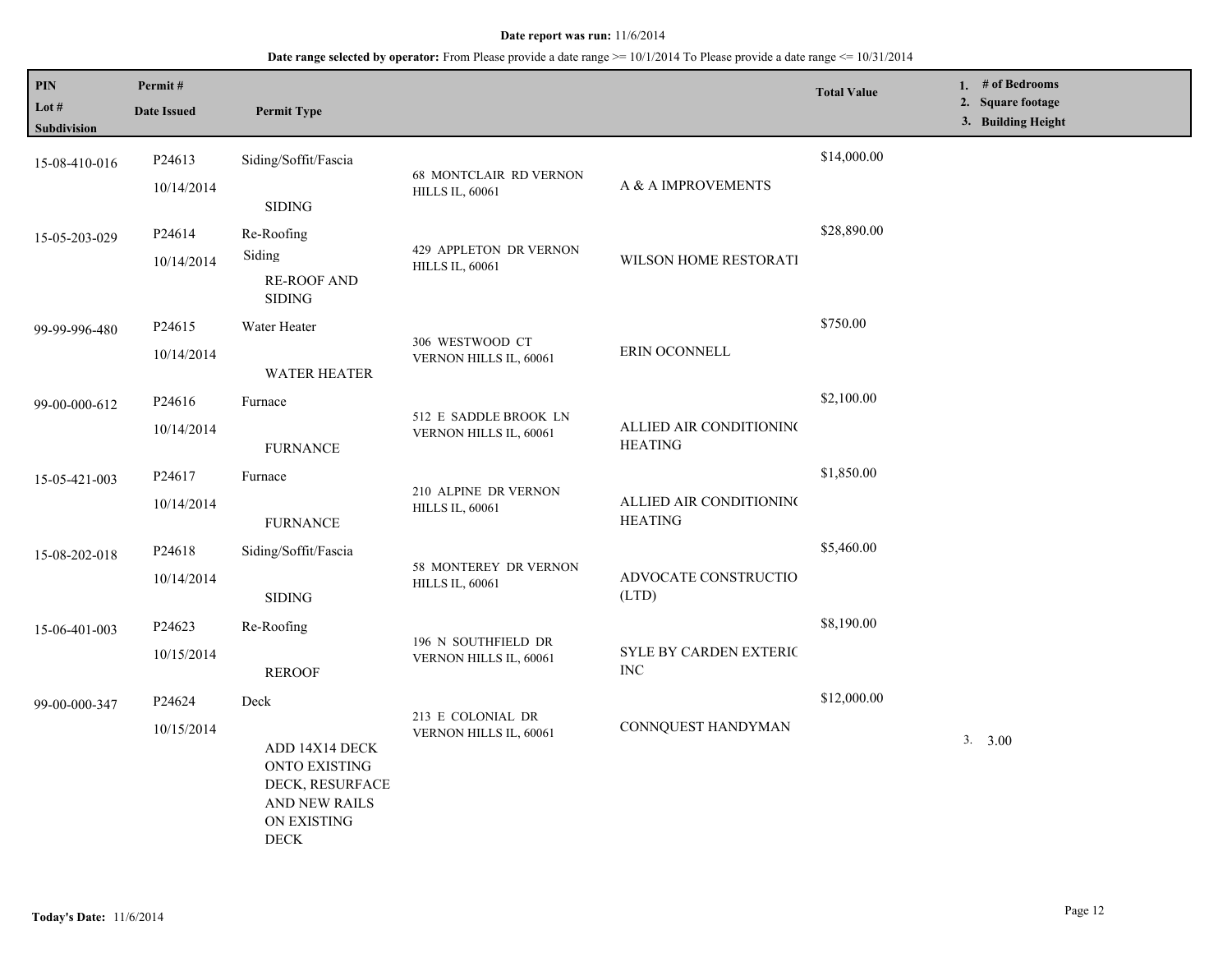| PIN<br>Lot #<br>Subdivision                                  | Permit#<br><b>Date Issued</b> | <b>Permit Type</b>                                                                                          |                                                    |                                                             | <b>Total Value</b> | 1. # of Bedrooms<br>2. Square footage<br>3. Building Height |
|--------------------------------------------------------------|-------------------------------|-------------------------------------------------------------------------------------------------------------|----------------------------------------------------|-------------------------------------------------------------|--------------------|-------------------------------------------------------------|
| 99-99-991-823                                                | P24625<br>10/15/2014          | Misc. Residential<br><b>KITCHEN</b><br><b>REMODEL</b>                                                       | 904 ANN ARBOR LN<br>VERNON HILLS IL, 60061         | ABSOLUTE CONSTRUCTION                                       | \$19,120.00        |                                                             |
| 99-99-101-590<br>POD 18, LOT 28                              | P24627<br>10/16/2014          | 1 & 2 Family New<br>4 BR, 5 BTH,<br><b>SINGLE FAMILY</b>                                                    | <b>1628 LAKE CHARLES</b><br>VERNON HILLS IL, 60061 | <b>ICON BUILDING GROUP</b>                                  | \$505,880.00       | 1. $4.0$<br>2. 4,276.00                                     |
| 15-08-107-028                                                | P24629<br>10/16/2014          | Siding/Soffit/Fascia<br><b>SIDING</b>                                                                       | 506 CHERRY VALLEY RD<br>VERNON HILLS IL, 60061     | MODERN RESTORATION                                          | \$3,800.00         |                                                             |
| 15-05-410-012                                                | P24630<br>10/16/2014          | Misc. Residential<br><b>CORRECT</b><br><b>STRUCTURAL</b><br><b>SAGGING AT</b><br>MIDSPAN OF<br><b>HOUSE</b> | 9 AUBURN CT VERNON<br><b>HILLS IL, 60061</b>       | MORGAN & ASSOCIATES                                         | \$17,000.00        |                                                             |
| 15-04-103-016                                                | P24631<br>10/16/2014          | Re-Roofing<br>Siding<br><b>REROOF AND</b><br><b>SIDING</b>                                                  | 505 ASTORIA CT VERNON<br><b>HILLS IL, 60061</b>    | ADVANCED HOME<br>IMPROVEMENTS, INC.                         | \$18,754.00        |                                                             |
| 99-99-996-553<br>LOT <sub>84</sub><br><b>INVERNESS POD A</b> | P24632<br>10/16/2014          | Re-Roofing<br><b>REROOF</b>                                                                                 | 2053 N TREVINO TER<br>VERNON HILLS IL, 60061       | LOT 84<br><b>AMERICAN BUILDING</b><br>CONTRACTORS INC-UNLIM | \$11,870.00        |                                                             |
| 99-99-101-584<br>POD 18, LOT 18                              | P24633<br>10/16/2014          | Swimming Pool/Spa<br>Fence<br>PatigwIMMING<br>POOL/FENCE/PATI<br><b>O/HOT TUB</b>                           | 1726 LAKE CHARLES<br>VERNON HILLS IL, 60061        | <b>JAMIE MORRIS</b>                                         | \$63,000.00        |                                                             |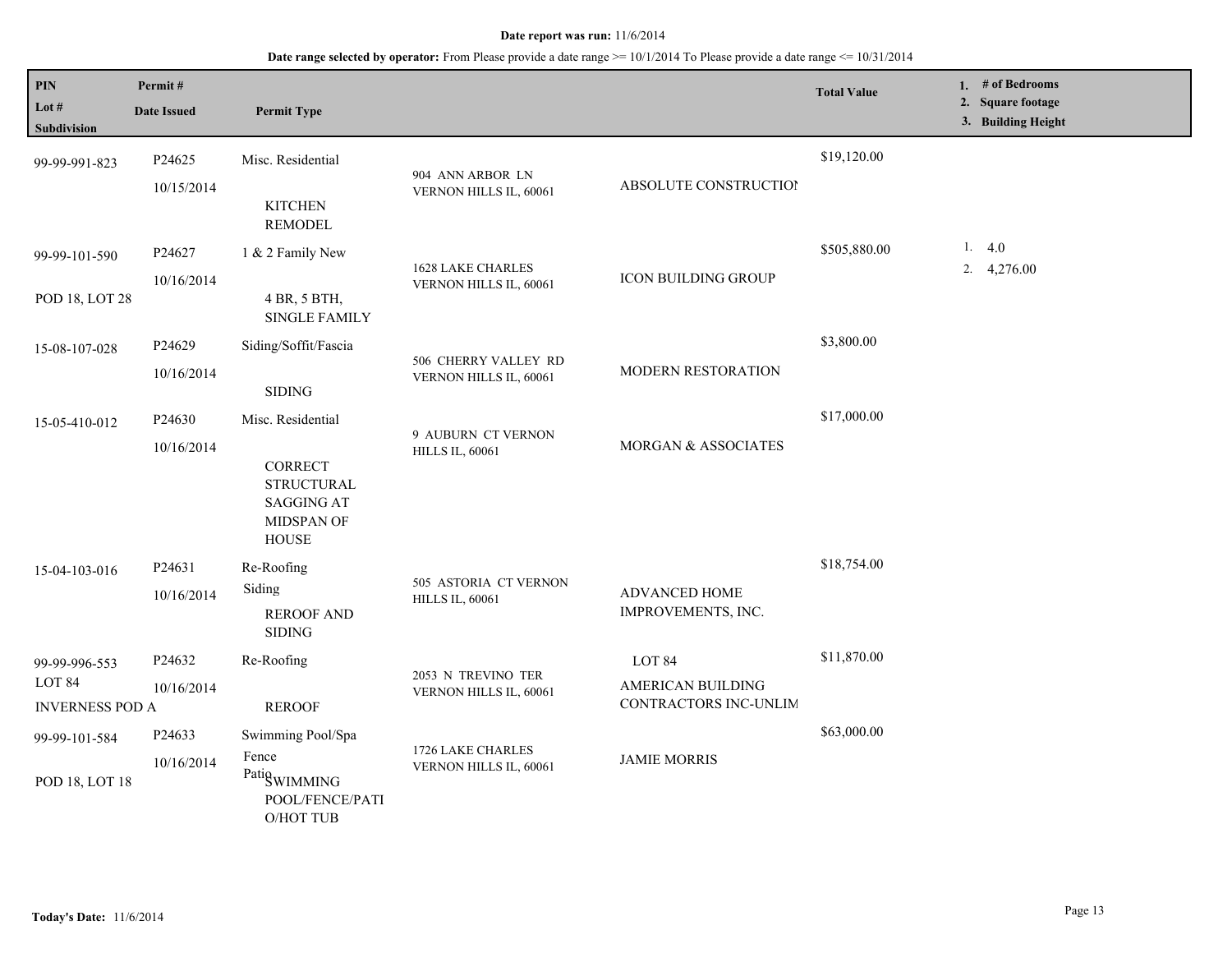| PIN<br>Lot #<br>Subdivision | Permit#<br><b>Date Issued</b>    | <b>Permit Type</b>                                                                                                                                 |                                                         |                                          | <b>Total Value</b> | 1. $#$ of Bedrooms<br>2. Square footage<br>3. Building Height |
|-----------------------------|----------------------------------|----------------------------------------------------------------------------------------------------------------------------------------------------|---------------------------------------------------------|------------------------------------------|--------------------|---------------------------------------------------------------|
| 99-99-996-688               | P24635<br>10/16/2014             | Re-Roofing<br><b>REROOF</b>                                                                                                                        | 362 E DONNELLEY PL<br>VERNON HILLS IL, 60061            | DONALY ROOFING &<br>CONSTRUCTION COMPANY | \$17,000.00        |                                                               |
| 15-04-302-011               | P <sub>24636</sub><br>10/16/2014 | Re-Roofing<br><b>REROOF</b>                                                                                                                        | <b>10 AUGUSTA DR VERNON</b><br><b>HILLS IL, 60061</b>   | AAA BETTER ROOF INC<br>(UNLTD)           | \$9,615.00         |                                                               |
| 15-05-426-012               | P24637<br>10/16/2014             | Furnace<br>Air<br><b>FURNACE AND A/C</b>                                                                                                           | 306 APPIAN WAY VERNON<br><b>HILLS IL, 60061</b>         | <b>GARY E GRUNLUND</b>                   | \$6,000.00         |                                                               |
| 15-08-214-005               | P24639<br>10/17/2014             | Misc. Residential<br><b>BASEMENT: NO</b><br><b>PLUMBING</b>                                                                                        | 355 CAMDEN PL VERNON<br><b>HILLS IL, 60061</b>          | <b>JAMES R ROCKWELL</b>                  | \$3,740.00         |                                                               |
| 15-06-412-010               | P <sub>24640</sub><br>10/17/2014 | Water Heater<br>WATER HEATER                                                                                                                       | <b>35 N FIORE PKWY VERNON</b><br><b>HILLS IL, 60061</b> | <b>DIDI ROSS</b>                         | \$1,100.00         |                                                               |
| 15-07-209-009               | P <sub>24643</sub><br>10/17/2014 | 1 & 2 Family New<br><b>RECONSTRUCT</b><br><b>FIRE DAMAGED</b><br>HOME TO MATCH<br><b>SAME LAYOUT</b><br><b>USING EXISTING</b><br><b>FOUNDATION</b> | 1027 W ROYAL OAK DR<br>VERNON HILLS IL, 60061           | WELLINGTON HOMES                         | \$390,000.00       | 1.4.0<br>$2. \quad 2,580.00$                                  |
| 99-99-101-648<br>THE OAKS   | P24644<br>10/17/2014             | Fire Sprinklers<br><b>FIRE SPRINKLER</b>                                                                                                           | 949 HONEYLOCUST LN<br>VERNON HILLS IL, 60061            | NOVA FIRE PROTECTION                     | \$120,249.00       |                                                               |
| 99-99-101-644<br>THE OAKS   | P24645<br>10/17/2014             | Fire Sprinklers<br>FIRE SPRINKLER                                                                                                                  | 99 OAK LEAF LN VERNON<br><b>HILLS IL, 60061</b>         | NOVA FIRE PROTECTION                     | \$120,249.00       |                                                               |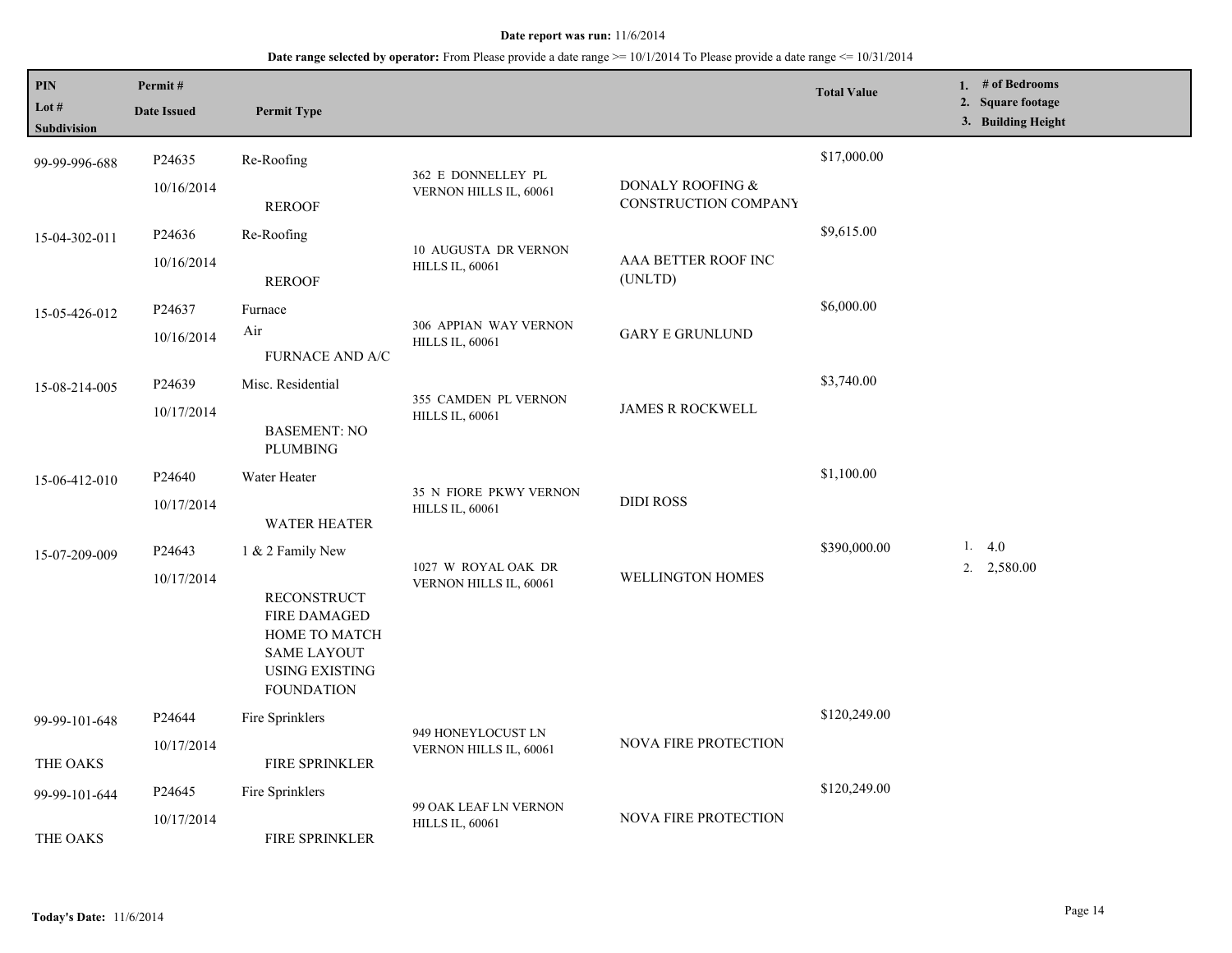**Date range selected by operator:** From Please provide a date range >= 10/1/2014 To Please provide a date range <= 10/31/2014

| PIN<br>Lot #<br><b>Subdivision</b>       | Permit#<br><b>Date Issued</b> | <b>Permit Type</b>                              |                                                          |                                             | <b>Total Value</b> | 1. # of Bedrooms<br>2. Square footage<br>3. Building Height |
|------------------------------------------|-------------------------------|-------------------------------------------------|----------------------------------------------------------|---------------------------------------------|--------------------|-------------------------------------------------------------|
| 99-99-101-649                            | P24646                        | Fire Sprinklers                                 |                                                          |                                             | \$120,249.00       |                                                             |
| THE OAKS                                 | 10/17/2014                    | FIRE SPRINKLER                                  | 970 HONEYLOCUST LN<br>VERNON HILLS IL, 60061             | NOVA FIRE PROTECTION                        |                    |                                                             |
| 99-99-996-698                            | P24647                        | Re-Roofing                                      |                                                          |                                             | \$5,111.00         |                                                             |
|                                          | 10/17/2014                    | <b>REROOF</b>                                   | <b>658 S ONTARIO ST VERNON</b><br><b>HILLS IL, 60061</b> | <b>EXCELLENT SIDING &amp; WIN</b>           |                    |                                                             |
| 99-99-999-303                            | P <sub>24648</sub>            | Re-Roofing                                      |                                                          |                                             | \$10,924.00        |                                                             |
|                                          | 10/17/2014                    | <b>REROOFING</b>                                | 330 W BALTIMORE DR<br>VERNON HILLS IL, 60061             | COUNTRYSIDE ROOFING SI<br>& WINDOWS (UNLTD) |                    |                                                             |
| 15-07-209-047                            | P24649                        | Re-Roofing                                      |                                                          |                                             | \$14,500.00        |                                                             |
| 10/17/2014                               | <b>REROOF</b>                 | 119 S THORNE GROVE DR<br>VERNON HILLS IL, 60061 | ROOFING & RESTORATION<br>SERVICES OF AMERICAN L          |                                             |                    |                                                             |
| 99-99-994-826                            | P <sub>24650</sub>            | Re-Roofing                                      |                                                          |                                             | \$17,901.00        |                                                             |
|                                          | 10/17/2014                    | <b>REROOF</b>                                   | 598 S ONTARIO ST VERNON<br><b>HILLS IL, 60061</b>        | STA ENTERPRISES (UNLTD)                     |                    |                                                             |
| 99-99-994-896                            | P24651                        | Re-Roofing                                      |                                                          |                                             | \$10,000.00        |                                                             |
| CENTENNIAL CROSSING                      | 10/17/2014                    | <b>REROOF</b>                                   | 613 S ONTARIO ST VERNON<br><b>HILLS IL, 60061</b>        | STA ENTERPRISES (UNLTD)                     |                    |                                                             |
| 99-99-996-623                            | P <sub>24653</sub>            | Re-Roofing                                      |                                                          |                                             | \$5,200.00         |                                                             |
|                                          | 10/20/2014                    | <b>REROOF</b>                                   | 378 E RANNEY AV VERNON<br><b>HILLS IL, 60061</b>         | RANDELL ROOFING INC                         |                    |                                                             |
| 99-99-996-549                            | P <sub>24654</sub>            | Re-Roofing                                      |                                                          |                                             | \$11,484.00        |                                                             |
|                                          | 10/20/2014                    | <b>REROOF</b>                                   | 1982 N TREVINO TER<br>VERNON HILLS IL, 60061             | AMERICAN BUILDING<br>CONTRACTORS INC-UNLIM  |                    |                                                             |
| 99-99-991-989                            | P <sub>24655</sub>            | Re-Roofing                                      |                                                          |                                             | \$15,533.00        |                                                             |
|                                          | 10/20/2014                    | <b>REROOF</b>                                   | 2007 N INVERNESS DR<br>VERNON HILLS IL, 60061            | AMERICAN BUILDING<br>CONTRACTORS INC-UNLIM  |                    |                                                             |
| 99-99-996-740                            | P24656                        | Re-Roofing                                      |                                                          | LOT 121                                     | \$12,297.00        |                                                             |
| <b>LOT 121</b><br><b>INVERNESS POD A</b> | 10/20/2014                    | <b>REROOF</b>                                   | 1875 N OLYMPIC DR<br>VERNON HILLS IL, 60061              | AMERICAN BUILDING<br>CONTRACTORS INC-UNLIM  |                    |                                                             |

L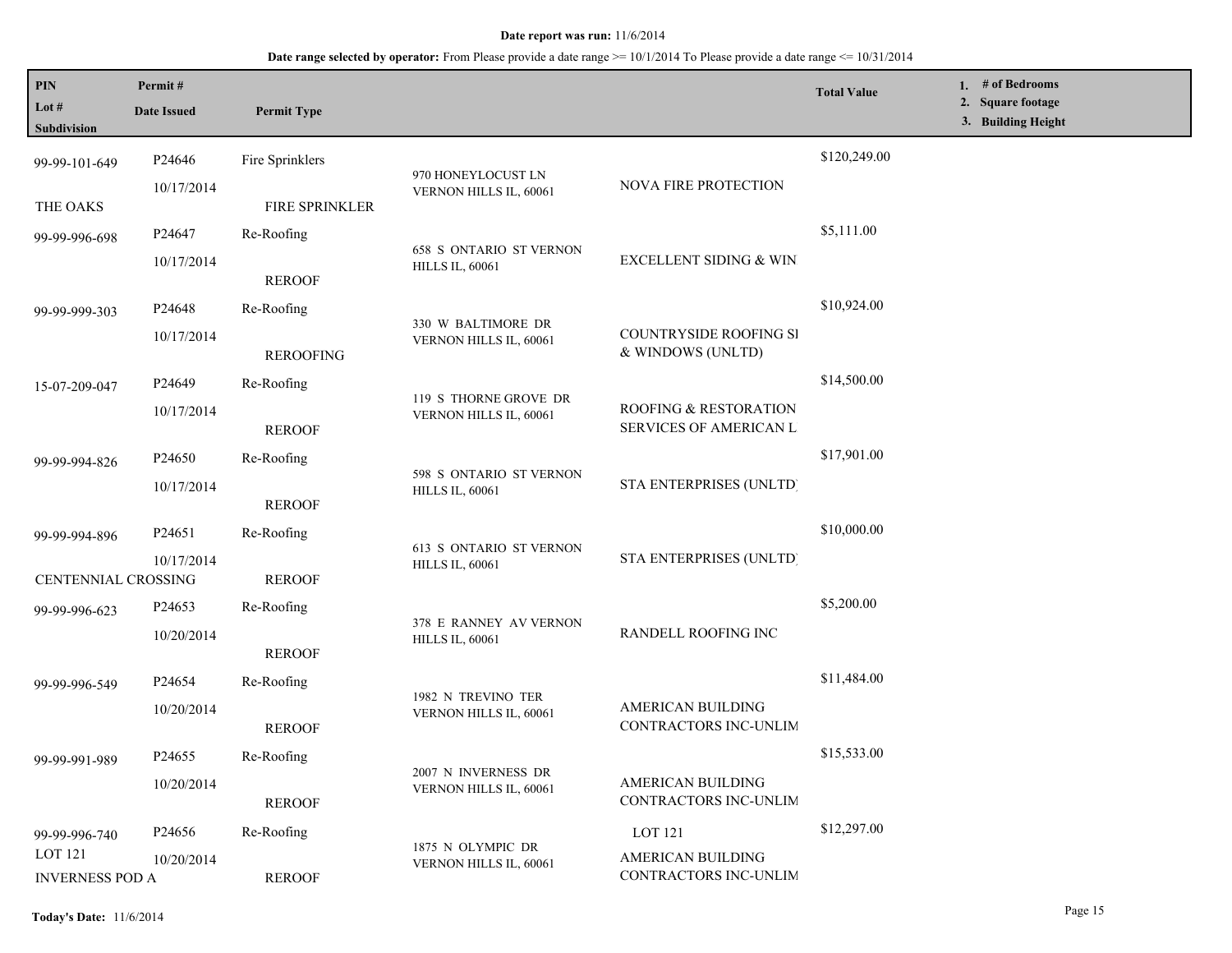| <b>PIN</b><br>Lot $#$<br><b>Subdivision</b> | Permit#<br><b>Date Issued</b>    | <b>Permit Type</b>                                                                                                                                             |                                                    |                          | <b>Total Value</b> | 1. # of Bedrooms<br>2. Square footage<br>3. Building Height |
|---------------------------------------------|----------------------------------|----------------------------------------------------------------------------------------------------------------------------------------------------------------|----------------------------------------------------|--------------------------|--------------------|-------------------------------------------------------------|
| 15-08-114-009                               | P24659<br>10/21/2014             | Misc. Residential<br><b>BSMT: NO</b><br><b>PLUMBING</b>                                                                                                        | 594 WILLIAMS WAY<br>VERNON HILLS IL, 60061         | SUPERIOR CORP OF ILLINO  | \$25,000.00        |                                                             |
| 15-09-108-003                               | P24660<br>10/21/2014             | Re-Roofing<br><b>REROOF</b>                                                                                                                                    | 307 S HOBBLE BUSH LN<br>VERNON HILLS IL, 60061     | <b>ALBERS EXTERIORS</b>  | \$18,500.00        |                                                             |
| 11-32-413-031                               | P24661<br>10/21/2014             | Misc. Commercial<br>960-974 VERNON:<br><b>UNCOVER</b><br>TRENCH, LOWER<br>SEWER LINE, ETC.<br>(TO CORRECT<br>P24298), PER MAT,<br>OTC W/SAME FEES<br>AS P24298 | 960 N VERNON CT VERNON<br><b>HILLS IL, 60061</b>   | <b>LEO'S PLUMBING</b>    | \$13,700.00        |                                                             |
| 99-99-101-589<br>POD 18, LOT 27             | P <sub>24662</sub><br>10/21/2014 | 1 & 2 Family New<br>LOT 27, RIVIERA<br>ESTATES, 4 BR, 3.5<br><b>BATHS</b>                                                                                      | <b>1634 LAKE CHARLES</b><br>VERNON HILLS IL, 60061 | <b>FIDELITY BUILDERS</b> | \$450,000.00       | 1.4.0<br>4,314.00<br>2.                                     |
| 15-08-110-018                               | P24664<br>10/21/2014             | Siding/Soffit/Fascia<br><b>SIDING</b>                                                                                                                          | 320 CHERRY VALLEY RD<br>VERNON HILLS IL, 60061     | <b>FLORES ROOFING</b>    | \$8,775.00         |                                                             |
| 15-05-205-001                               | P24665<br>10/21/2014             | Re-Roofing<br><b>REROOF</b>                                                                                                                                    | 407 ALEXANDRIA DR<br>VERNON HILLS IL, 60061        | ALOHA CONSTRUCTION IN    | \$5,510.00         |                                                             |
| 15-04-303-071                               | P <sub>24666</sub><br>10/21/2014 | Siding/Soffit/Fascia<br><b>SIDING</b>                                                                                                                          | 111 BIRMINGHAM PL<br>VERNON HILLS IL, 60061        | ALOHA CONSTRUCTION IN    | \$7,830.00         |                                                             |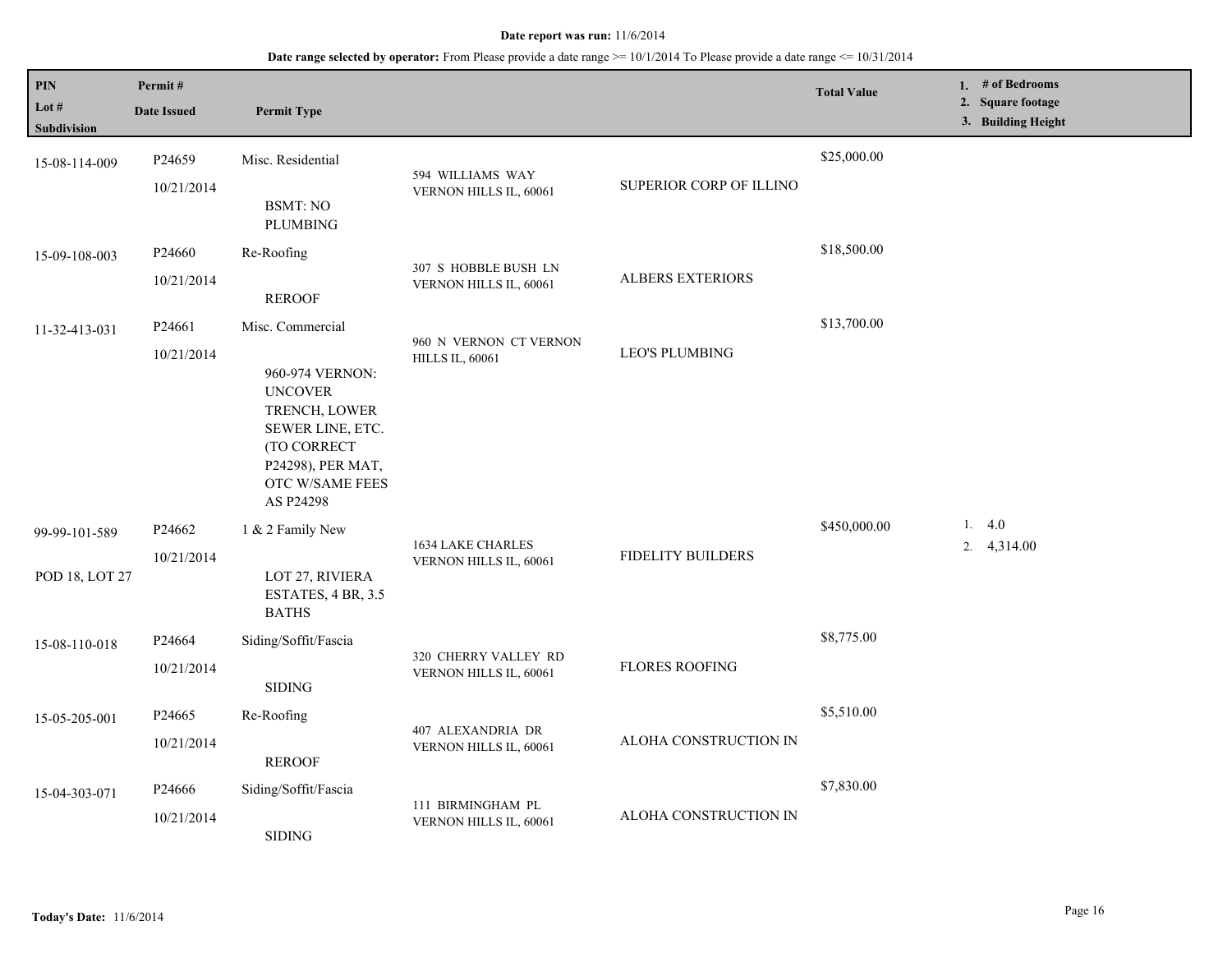| PIN<br>Lot $#$<br>Subdivision                   | Permit#<br><b>Date Issued</b>    | <b>Permit Type</b>                                 |                                                   |                                                             | <b>Total Value</b> | 1. # of Bedrooms<br>2. Square footage<br>3. Building Height |
|-------------------------------------------------|----------------------------------|----------------------------------------------------|---------------------------------------------------|-------------------------------------------------------------|--------------------|-------------------------------------------------------------|
| 15-06-414-022                                   | P24667<br>10/21/2014             | Siding/Soffit/Fascia<br>$\operatorname{SIDING}$    | 140 JANSEN LN VERNON<br><b>HILLS IL, 60061</b>    | ALOHA CONSTRUCTION IN                                       | \$7,830.00         |                                                             |
| 15-06-401-053                                   | P24668<br>10/21/2014             | Siding/Soffit/Fascia<br><b>SIDING</b>              | 312 SOUTHFIELD DR<br>VERNON HILLS IL, 60061       | ALOHA CONSTRUCTION IN                                       | \$7,700.00         |                                                             |
| 15-08-112-011                                   | P24670<br>10/22/2014             | Misc. Electrical<br>MISC ELEC, OTC<br>PER RH       | 310 GREENBRIER LN<br>VERNON HILLS IL, 60061       | NORTH ELECTRIC INC                                          | \$600.00           |                                                             |
| 15-08-108-041                                   | P24671<br>10/22/2014             | Fence<br><b>FENCE</b>                              | 302 COURT OF ELM VERNON<br><b>HILLS IL, 60061</b> | KIMBERLY SCHAFFNER                                          | \$1,869.00         | 3.800                                                       |
| 99-99-994-518                                   | P24674<br>10/22/2014             | Water Heater<br>WATER HEATER                       | 471 HARRISON CT VERNON<br><b>HILLS IL, 60061</b>  | <b>B. KIESGEN PLUMBING</b>                                  | \$900.00           |                                                             |
| 99-99-996-527<br>LOT 98<br>POD A                | P <sub>24675</sub><br>10/22/2014 | Re-Roofing<br><b>REROOF</b>                        | 2105 N INVERNESS DR<br>VERNON HILLS IL, 60061     | LOT 98<br><b>AMERICAN BUILDING</b><br>CONTRACTORS INC-UNLIM | \$13,953.00        |                                                             |
| 99-99-996-744<br>125A<br><b>GREGG'S LANDING</b> | P24676<br>10/22/2014             | Re-Roofing<br><b>REROOFING</b>                     | 1843 N OLYMPIC DR<br>VERNON HILLS IL, 60061       | 125A<br>A<br>AMERICAN BUILDING<br>CONTRACTORS INC-UNLIM     | \$13,148.00        |                                                             |
| 15-08-402-009                                   | P <sub>24677</sub><br>10/22/2014 | Misc. Residential<br>WINDOW INSTALL<br>IN BATHROOM | 312 RICHMOND LN VERNON<br><b>HILLS IL, 60061</b>  | DAVID NGUYEN                                                | \$400.00           |                                                             |
| 15-08-104-009                                   | P <sub>24678</sub><br>10/23/2014 | Siding/Soffit/Fascia<br><b>SIDING</b>              | 710 N LAKESIDE DR<br>VERNON HILLS IL, 60061       | <b>GREEN HOUSE CONTRACTI</b><br><b>INC</b>                  | \$10,000.00        |                                                             |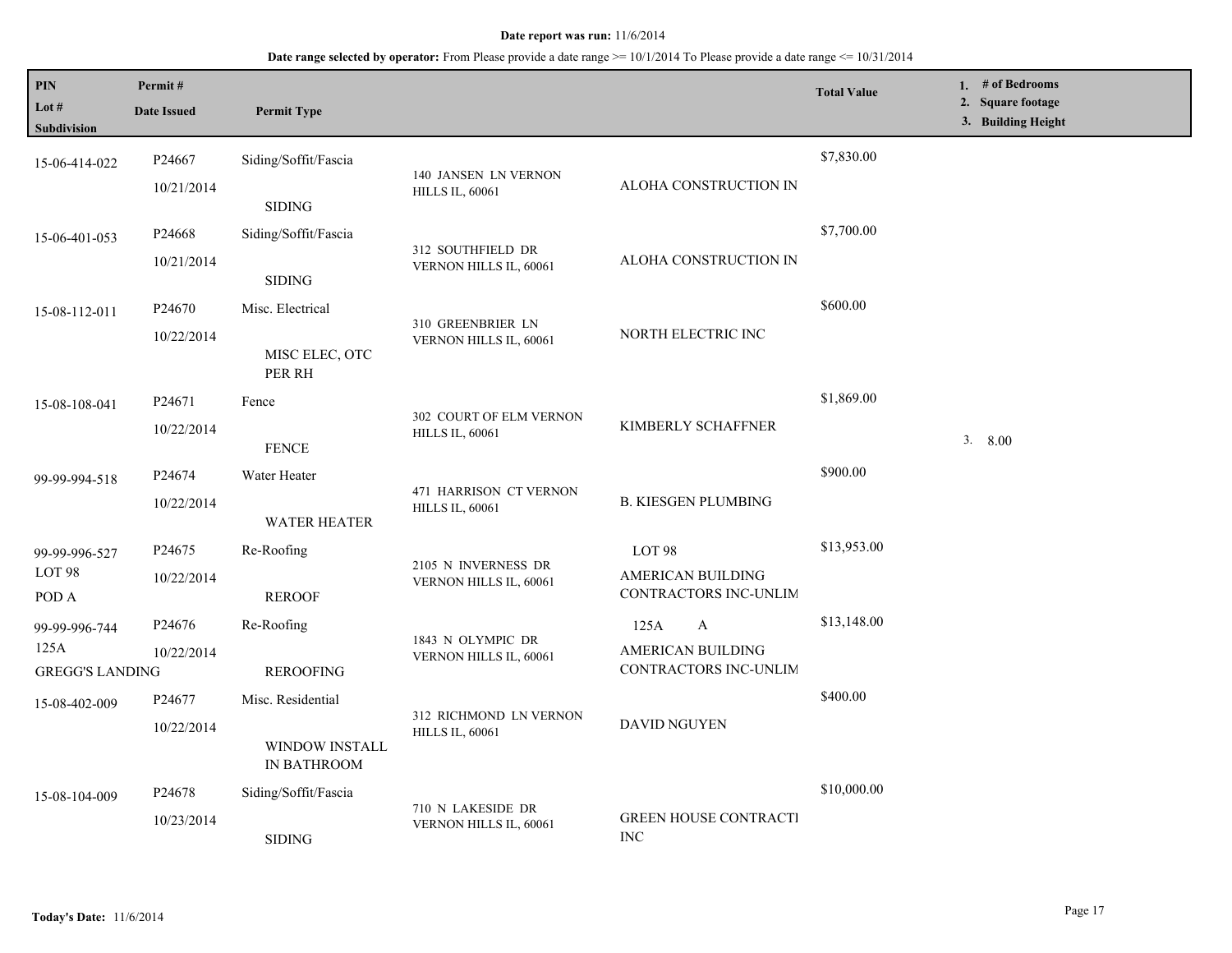| PIN                           | Permit#            |                                                                                                                               |                                                        |                             | <b>Total Value</b> | 1. # of Bedrooms                        |
|-------------------------------|--------------------|-------------------------------------------------------------------------------------------------------------------------------|--------------------------------------------------------|-----------------------------|--------------------|-----------------------------------------|
| Lot $#$<br><b>Subdivision</b> | <b>Date Issued</b> | <b>Permit Type</b>                                                                                                            |                                                        |                             |                    | 2. Square footage<br>3. Building Height |
| 15-07-207-017                 | P24679             | Misc. Residential                                                                                                             |                                                        |                             | \$400.00           |                                         |
|                               | 10/23/2014         | REPLACE STEPS<br><b>ON DECK</b>                                                                                               | 71 S ST. CLAIR LN VERNON<br><b>HILLS IL, 60061</b>     | MEURK CONSTRUCTION          |                    |                                         |
| 15-07-223-025                 | P <sub>24680</sub> | Fence                                                                                                                         |                                                        |                             | \$670.00           |                                         |
|                               | 10/23/2014         | <b>FENCE</b>                                                                                                                  | 361 S PRAIRIE MEADOW LN<br>VERNON HILLS IL, 60061      | KALMAN MANAGEMENT           |                    | 3. 6.00                                 |
| 15-07-223-026                 | P24681             | Fence                                                                                                                         |                                                        |                             | \$670.00           |                                         |
|                               | 10/23/2014         | <b>FENCE</b>                                                                                                                  | 363 S PRAIRIE MEADOW LN<br>VERNON HILLS IL, 60061      | KALMAN MANAGEMENT           |                    | 3. 6.00                                 |
| 15-07-223-027                 | P24682             | Fence                                                                                                                         | 365 S PRAIRIE MEADOW LN<br>VERNON HILLS IL, 60061      | KALMAN MANAGEMENT           | \$670.00           |                                         |
|                               | 10/23/2014         | <b>FENCE</b>                                                                                                                  |                                                        |                             |                    | 3. 6.00                                 |
| 15-07-223-028                 | P24683             | Fence                                                                                                                         | 367 S PRAIRIE MEADOW LN<br>VERNON HILLS IL, 60061      | KALMAN MANAGEMENT           | \$670.00           |                                         |
|                               | 10/23/2014         | <b>FENCE</b>                                                                                                                  |                                                        |                             |                    | 3. 6.00                                 |
| 15-07-223-029                 | P <sub>24684</sub> | Fence                                                                                                                         |                                                        |                             | \$670.00           |                                         |
|                               | 10/23/2014         | <b>FENCE</b>                                                                                                                  | 369 S PRAIRIE MEADOW LN<br>VERNON HILLS IL, 60061      | KALMAN MANAGEMENT           |                    | 3. 6.00                                 |
| 15-04-102-003                 | P <sub>24685</sub> | Re-Roofing                                                                                                                    |                                                        |                             | \$7,800.00         |                                         |
|                               | 10/23/2014         | <b>REROOF</b>                                                                                                                 | <b>5 GREENVALE RD VERNON</b><br><b>HILLS IL, 60061</b> | STYLE BY CARDEN EXTERI      |                    |                                         |
| 15-04-105-008                 | P24686             | Misc. Residential                                                                                                             |                                                        |                             | \$30,000.00        |                                         |
|                               | 10/24/2014         | <b>UPDATE FAMILY</b><br><b>ROOM</b><br>W/COIFFERED<br>CLG, REFACE<br>EXISTING FPLC,<br><b>ADD CAN LIGHTS</b><br>AND TRIM WORK | 15 WARRINGTON RD<br>VERNON HILLS IL, 60061             | <b>AIROOM HOLDINGS CORP</b> |                    |                                         |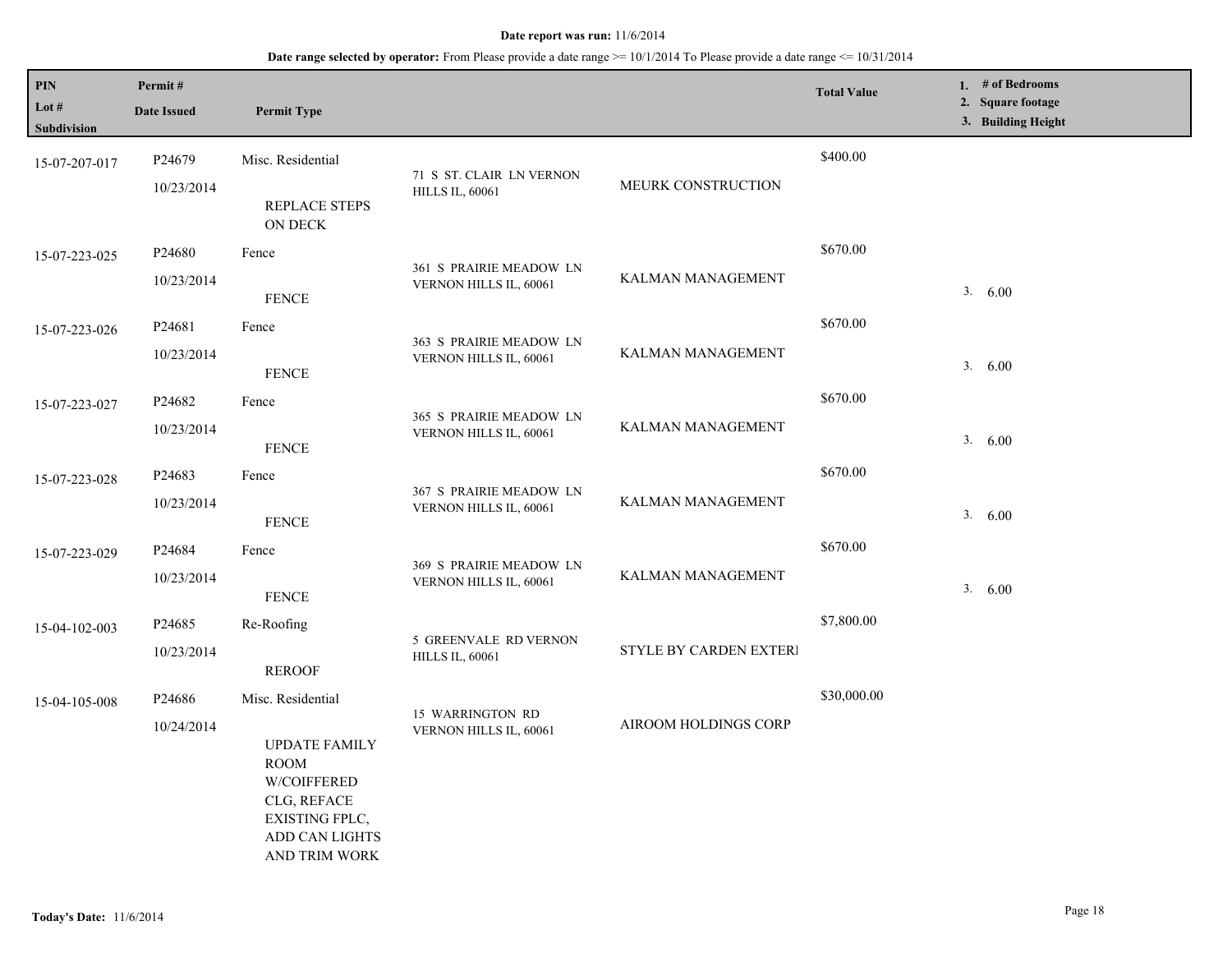| PIN<br>Lot #<br><b>Subdivision</b>      | Permit#<br><b>Date Issued</b> | <b>Permit Type</b>                                      |                                                   |                                                           | <b>Total Value</b> | 1. # of Bedrooms<br>2. Square footage<br>3. Building Height |
|-----------------------------------------|-------------------------------|---------------------------------------------------------|---------------------------------------------------|-----------------------------------------------------------|--------------------|-------------------------------------------------------------|
| 15-07-208-009                           | P24688<br>10/27/2014          | Misc. Residential<br><b>FOUNDATION</b><br><b>REPAIR</b> | 71 S DAWSON CT VERNON<br><b>HILLS IL, 60061</b>   | ATLAS RESTORATION                                         | \$5,700.00         |                                                             |
| 11-29-207-023<br>40<br>ROYAL TROON      | P24689<br>10/27/2014          | Re-Roofing<br><b>REROOF</b>                             | 2264 N HAZELTIME DR<br>VERNON HILLS IL, 60061     | 9<br>40<br><b>BBP CUSTOM BUILDERS</b>                     | \$7,800.00         |                                                             |
| 15-08-108-065                           | P24691<br>10/27/2014          | Siding/Soffit/Fascia<br><b>SIDING</b>                   | 300 S RICHARD CT VERNON<br><b>HILLS IL, 60061</b> | <b>RCC PLUS</b>                                           | \$9,000.00         |                                                             |
| 11-32-401-006                           | P24693<br>10/27/2014          | Furnace<br>Air<br><b>FURNACE AND A/C</b>                | 1102 MARLOWE PL VERNON<br><b>HILLS IL, 60061</b>  | <b>ALL TEMP</b>                                           | \$5,300.00         |                                                             |
| 99-99-991-911                           | P24694<br>10/27/2014          | Re-Roofing<br><b>REROOF</b>                             | 1958 N TREVINO TER<br>VERNON HILLS IL, 60061      | <b>AMERICAN BUILDING</b><br>CONTRACTORS INC-UNLIM         | \$14,197.00        |                                                             |
| 99-99-996-564<br>30<br><b>INVERNESS</b> | P24696<br>10/28/2014          | Re-Roofing<br><b>REROOF</b>                             | 461 W VALHALLA TER<br>VERNON HILLS IL, 60061      | POD A<br>30<br>AMERICAN BUILDING<br>CONTRACTORS INC-UNLIM | \$12,048.00        |                                                             |
| 99-99-992-040                           | P24697<br>10/28/2014          | Re-Roofing<br><b>REROOF</b>                             | 2025 N TREVINO TER<br>VERNON HILLS IL, 60061      | AMERICAN BUILDING<br>CONTRACTORS INC-UNLIM                | \$17,409.00        |                                                             |
| 99-99-992-152                           | P24698<br>10/28/2014          | Re-Roofing<br><b>REROOFING</b>                          | 2061 N INVERNESS DR<br>VERNON HILLS IL, 60061     | <b>AMERICAN BUILDING</b><br>CONTRACTORS INC-UNLIM         | \$12,002.00        |                                                             |
| 99-99-992-043                           | P24699<br>10/28/2014          | Re-Roofing<br><b>REROOFING</b>                          | 2029 N TREVINO TER<br>VERNON HILLS IL, 60061      | AMERICAN BUILDING<br>CONTRACTORS INC-UNLIM                | \$12,533.00        |                                                             |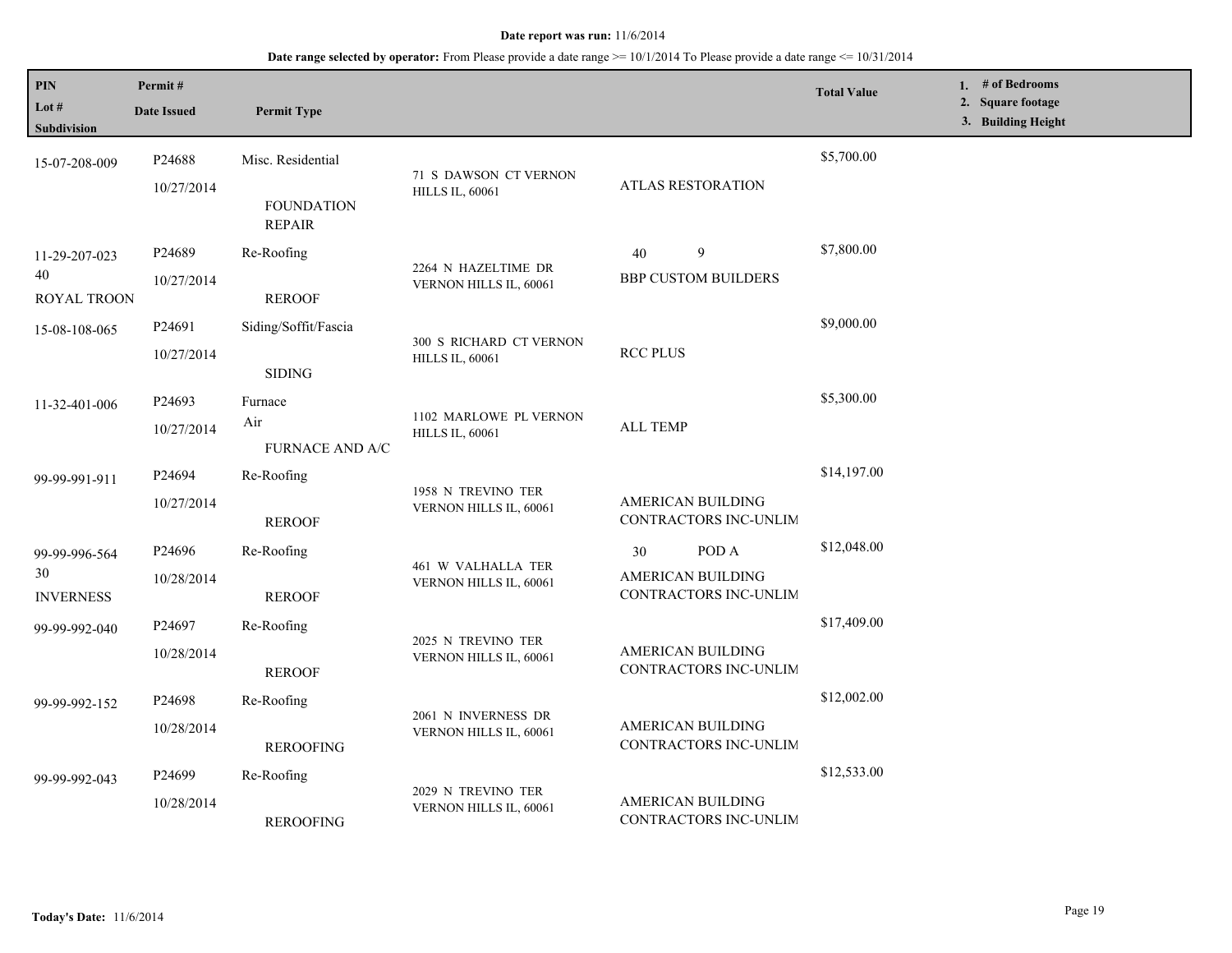| PIN<br>Lot #<br><b>Subdivision</b> | Permit#<br><b>Date Issued</b> | <b>Permit Type</b>                                                                                                                                                                                                                                                                                                         |                                                   |                                            | <b>Total Value</b> | 1. # of Bedrooms<br>2. Square footage<br>3. Building Height |
|------------------------------------|-------------------------------|----------------------------------------------------------------------------------------------------------------------------------------------------------------------------------------------------------------------------------------------------------------------------------------------------------------------------|---------------------------------------------------|--------------------------------------------|--------------------|-------------------------------------------------------------|
| 99-99-992-154                      | P24700<br>10/28/2014          | Re-Roofing<br><b>REROOF</b>                                                                                                                                                                                                                                                                                                | 2065 N INVERNESS DR<br>VERNON HILLS IL, 60061     | AMERICAN BUILDING<br>CONTRACTORS INC-UNLIM | \$11,594.00        |                                                             |
| 15-06-401-037                      | P24701<br>10/28/2014          | Fence<br><b>FENCE</b>                                                                                                                                                                                                                                                                                                      | 248 N SOUTHFIELD DR<br>VERNON HILLS IL, 60061     | <b>MEJIA FENCE</b>                         | \$2,900.00         | 3.600                                                       |
| 99-99-991-748                      | P24702<br>10/28/2014          | Misc. Residential<br><b>4 SQ PUBLIC</b><br>SIDEWALK -<br><b>UNEVEN WITH</b><br><b>NEW PAVER</b><br><b>DRIVEWAY &amp;</b><br>APRON *<br>************* PER<br><b>STEVE MASLOV</b><br>NO PERMIT NEED<br>IT WILL BE ADDED<br>TO CURRENT<br>PERMIT PMT<br>P24552*************<br>$**$<br>************<br>$V()$ [])************* | 1723 N PLAYER CT VERNON<br><b>HILLS IL, 60061</b> |                                            | \$1,000.00         |                                                             |
| 15-06-402-014                      | P24707<br>10/28/2014          | Re-Roofing<br><b>REROOF</b>                                                                                                                                                                                                                                                                                                | 1116 W DEARBORN LN<br>VERNON HILLS IL, 60061      | <b>AUTHENTIC HOMES</b>                     | \$8,400.00         |                                                             |
| 99-99-101-728                      | P24709<br>10/28/2014          | Security System<br><b>SECURITY</b><br><b>SYSTEM</b>                                                                                                                                                                                                                                                                        | 1175 MUSEUM unit 607<br>VERNON HILLS IL, 60061    | ADT SECURITY SERVICES,                     | \$99.00            |                                                             |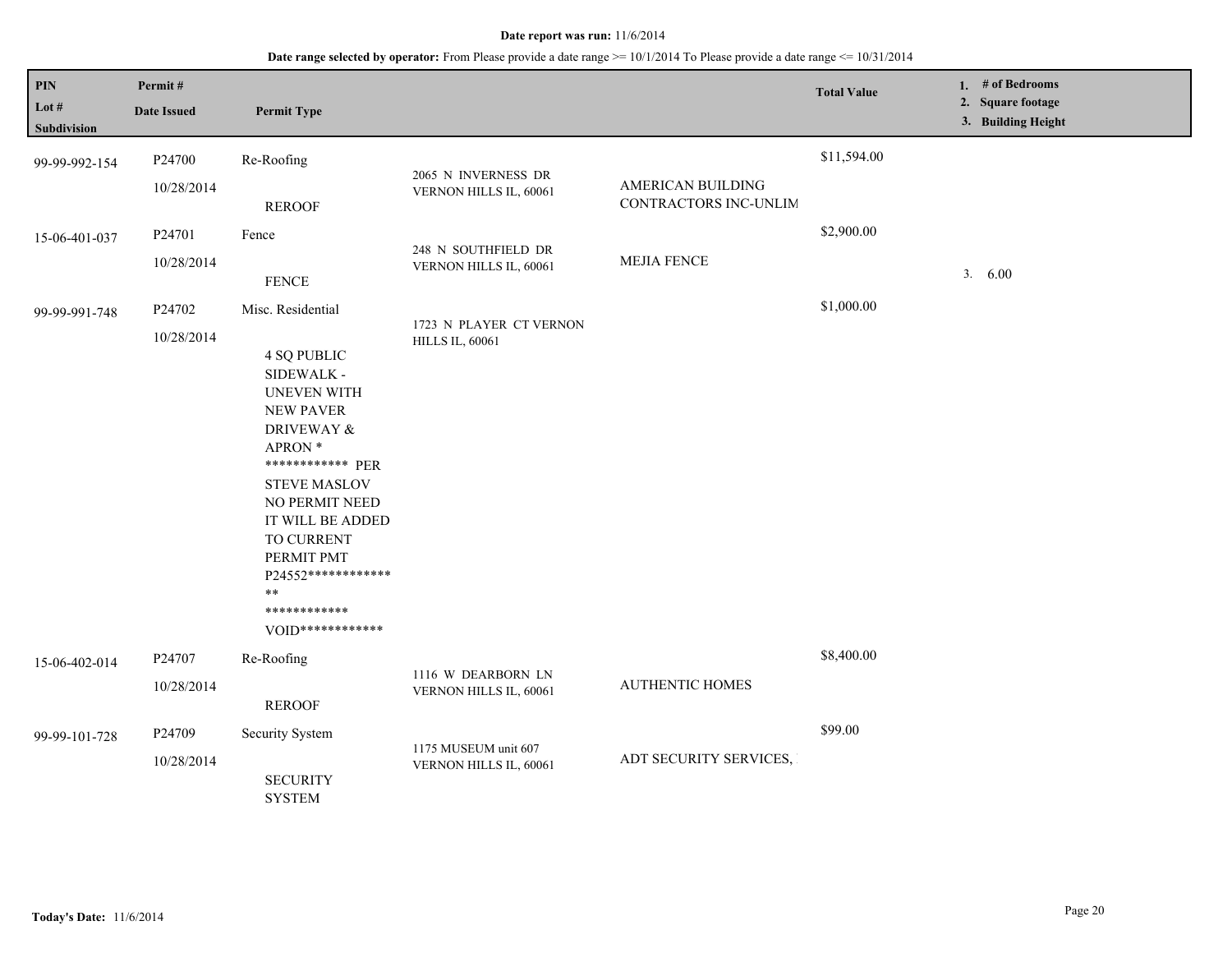| PIN                              | Permit#            |                                                                                                   |                                                 |                                                                   | <b>Total Value</b> | 1. # of Bedrooms                        |
|----------------------------------|--------------------|---------------------------------------------------------------------------------------------------|-------------------------------------------------|-------------------------------------------------------------------|--------------------|-----------------------------------------|
| Lot #<br><b>Subdivision</b>      | <b>Date Issued</b> | <b>Permit Type</b>                                                                                |                                                 |                                                                   |                    | 2. Square footage<br>3. Building Height |
| 15-08-401-055                    | P24711             | Driveway/Slab                                                                                     |                                                 |                                                                   | \$7,280.00         |                                         |
|                                  | 10/28/2014         | Patio<br>Sidewalk<br>REPLACE<br>SIDEWALK, PATIO,<br>DRIVEWAY,<br>RIBBONS, APRON<br>& GARAGE FLOOR | 284 NOBLE CIR VERNON<br><b>HILLS IL, 60061</b>  | J. C. HEINZINGER<br>CONSTRUCTION INC                              |                    |                                         |
| 15-04-305-023                    | P24712             | Siding/Soffit/Fascia                                                                              |                                                 |                                                                   | \$13,500.00        |                                         |
|                                  | 10/28/2014         | <b>SIDING</b>                                                                                     | 105 AUSTIN CT VERNON<br><b>HILLS IL, 60061</b>  | <b>SARGON CONSTRUCTION C</b>                                      |                    |                                         |
| 15-08-207-018                    | P24713             | Re-Roofing                                                                                        |                                                 |                                                                   | \$7,030.00         |                                         |
|                                  | 10/28/2014         | <b>REROOF</b>                                                                                     | 49 MANCHESTER LN<br>VERNON HILLS IL, 60061      | <b>FLORES ROOFING</b>                                             |                    |                                         |
| 15-05-405-053                    | P24714             | Re-Roofing                                                                                        |                                                 |                                                                   | \$8,120.00         |                                         |
|                                  | 10/28/2014         | <b>REROOF</b>                                                                                     | 106 ALEXANDRIA DR<br>VERNON HILLS IL, 60061     | <b>FLORES ROOFING</b>                                             |                    |                                         |
| 99-99-999-138                    | P24715             | Misc. Residential                                                                                 | 351 E PINE LAKE CIR                             |                                                                   | \$27,474.00        |                                         |
|                                  | 10/29/2014         | <b>MASTER</b><br><b>BATHROOM</b><br><b>REMODEL</b>                                                | VERNON HILLS IL, 60061                          |                                                                   |                    |                                         |
| 15-07-209-040                    | P24716             | Re-Roofing                                                                                        |                                                 |                                                                   | \$15,000.00        |                                         |
|                                  | 10/29/2014         | <b>RE-ROOF</b>                                                                                    | 130 S THORNE GROVE DR<br>VERNON HILLS IL, 60061 | <b>ROOFING &amp; RESTORATION</b><br><b>SERVICES OF AMERICAN L</b> |                    |                                         |
| 99-99-996-375                    | P24717             | Furnace                                                                                           |                                                 |                                                                   | \$2,230.00         |                                         |
|                                  | 10/29/2014         | <b>FURNACE</b>                                                                                    | 418 FERNWOOD CT<br>VERNON HILLS IL, 60061       | FOUR SEASONS INC                                                  |                    |                                         |
| 99-99-996-726                    | P24718             | Re-Roofing                                                                                        |                                                 | LOT <sub>47</sub>                                                 | \$11,277.00        |                                         |
| LOT 47<br><b>INVERNESS POD A</b> | 10/29/2014         | <b>RE-ROOF</b>                                                                                    | 1856 N OLYMPIC DR<br>VERNON HILLS IL, 60061     | AMERICAN BUILDING<br>CONTRACTORS INC-UNLIM                        |                    |                                         |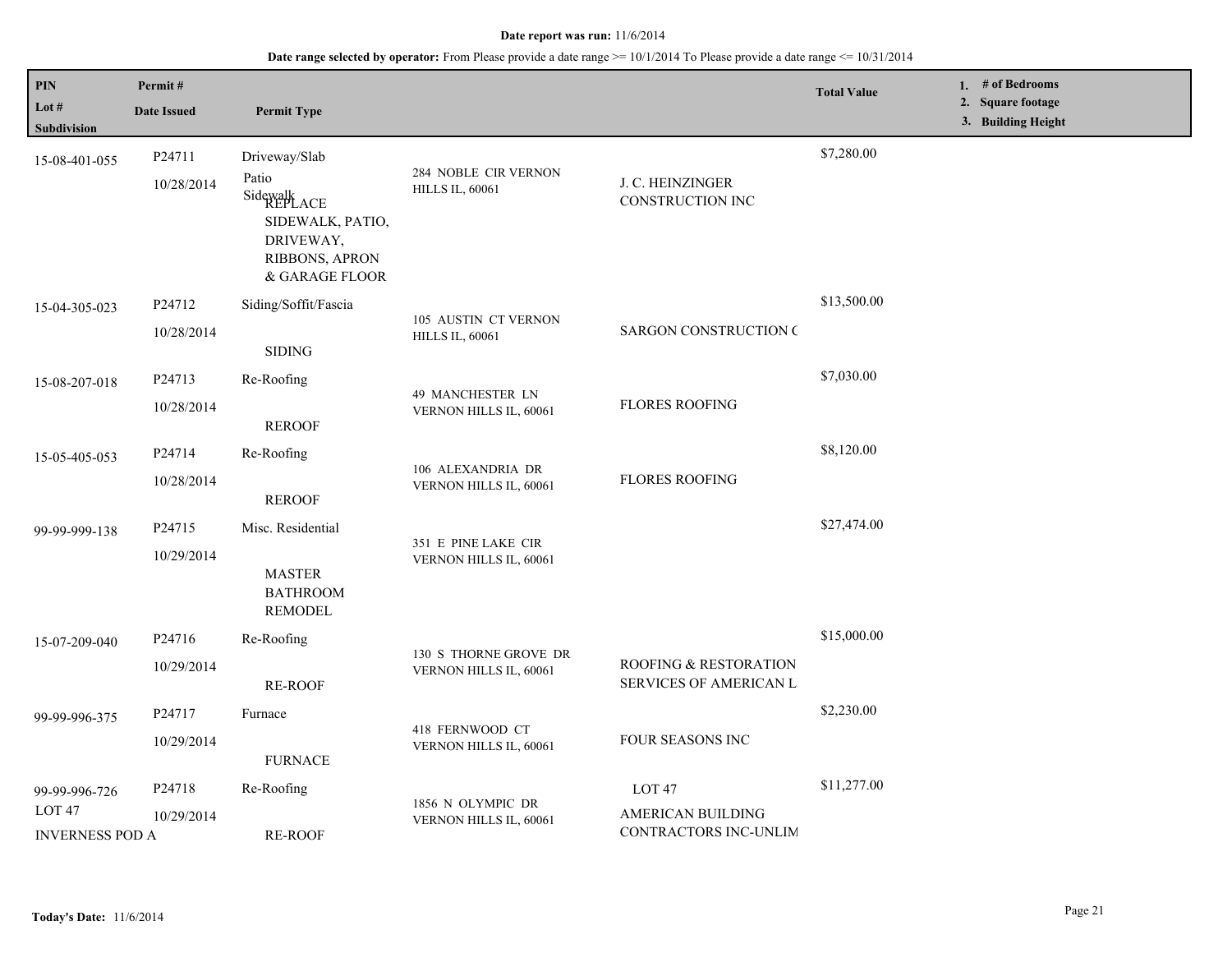| <b>PIN</b><br>Lot #<br>Subdivision                                  | Permit#<br><b>Date Issued</b> | <b>Permit Type</b>                                                                                                                    |                                                   |                                             | <b>Total Value</b> | 1. # of Bedrooms<br>2. Square footage<br>3. Building Height |
|---------------------------------------------------------------------|-------------------------------|---------------------------------------------------------------------------------------------------------------------------------------|---------------------------------------------------|---------------------------------------------|--------------------|-------------------------------------------------------------|
| 15-08-106-024                                                       | P24720<br>10/29/2014          | Fence<br><b>FENCE</b>                                                                                                                 | 205 COURT OF ASH VERNON<br><b>HILLS IL, 60061</b> | <b>ACTION FENCE COMPANY</b>                 | \$1,900.00         | 3 <sub>1</sub><br>4.00                                      |
| 99-99-991-932                                                       | P24721<br>10/29/2014          | Re-Roofing<br>RE-ROOF                                                                                                                 | 1987 N TREVINO TER<br>VERNON HILLS IL, 60061      | AMERICAN BUILDING<br>CONTRACTORS INC-UNLIM  | \$13,484.00        |                                                             |
| 99-99-991-987                                                       | P24722<br>10/29/2014          | Re-Roofing<br><b>RE-ROOF</b>                                                                                                          | 2004 N TREVINO TER<br>VERNON HILLS IL, 60061      | AMERICAN BUILDING<br>CONTRACTORS INC-UNLIM  | \$13,680.00        |                                                             |
| 11-29-201-089<br>LOT <sub>14</sub><br><b>GREGG'S LANDING POD 13</b> | P24724<br>10/30/2014          | Siding/Soffit/Fascia<br><b>SIDING: REMOVE</b><br><b>EXTERIOR SIDING</b><br><b>AND APPLY</b><br><b>CULTURED STONE</b><br><b>VENEER</b> | 2168 N BEAVER CREEK DR<br>VERNON HILLS IL, 60061  | LOT <sub>14</sub><br><b>J.B. BRICKWORKS</b> | \$27,349.00        |                                                             |
| 99-99-996-657                                                       | P24725<br>10/30/2014          | Driveway/Slab<br><b>DRIVEWAY</b>                                                                                                      | 368 E LASALLE ST VERNON<br><b>HILLS IL, 60061</b> | DAVE'S CONCRETE                             | \$10,252.00        |                                                             |
| 15-08-214-011                                                       | P24726<br>10/30/2014          | Water Heater<br><b>WATER HEATER</b>                                                                                                   | 301 CAMDEN PL VERNON<br><b>HILLS IL, 60061</b>    | MICHAEL TARNOW                              | \$318.00           |                                                             |
| 15-05-204-022                                                       | P24727<br>10/30/2014          | Re-Roofing<br>Siding<br><b>REROOFING -</b><br><b>SIDING</b>                                                                           | 203 ARCADIA CT VERNON<br><b>HILLS IL, 60061</b>   | ALOHA CONSTRUCTION IN                       | \$11,375.00        |                                                             |
| 15-08-205-007                                                       | P24728<br>10/30/2014          | Siding/Soffit/Fascia<br><b>SIDING</b>                                                                                                 | 33 MONTAUK LN VERNON<br><b>HILLS IL, 60061</b>    | <b>RCC PLUS</b>                             | \$5,500.00         |                                                             |